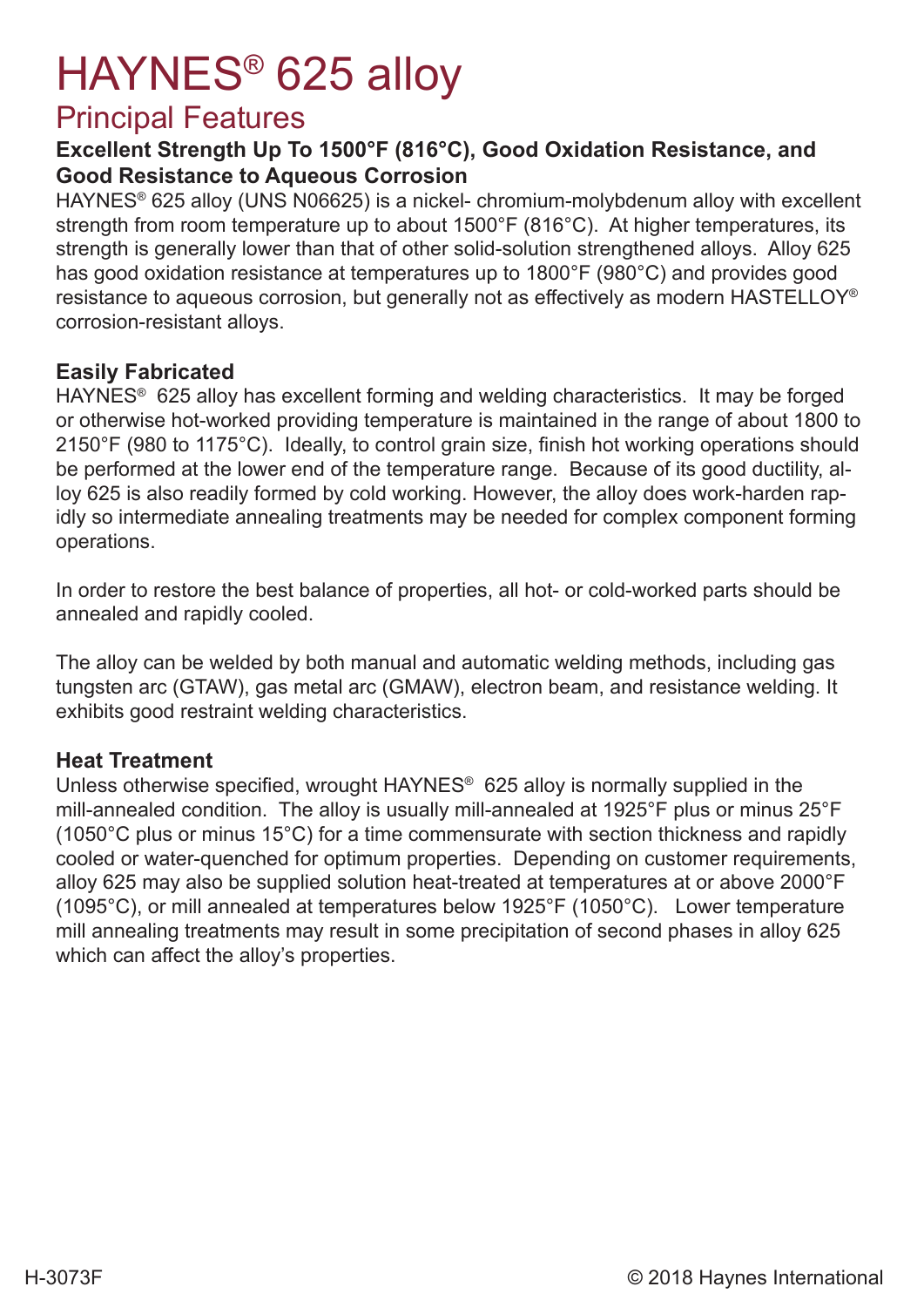### Principal Features Continued

#### **Applications**

HAYNES® 625 alloy is widely used in a variety of high- temperature aerospace, chemical process industry, and power industry applications. It provides excellent service in shortterm applications at temperatures up to approximately 1500°F (815°C); however, for longterm elevated temperature service, use of alloy 625 is best restricted to a maximum of 1100°F (595°C). Long-term thermal exposure of alloy 625 above 1100°F (595°C) will result in significant embrittlement. For service at these temperatures, more modern materials, such as HAYNES® 230® alloy, are recommended.

As a low-temperature corrosion-resistant material, alloy 625 has been widely used in chemical process industry, sea water, and power plant scrubber applications. However, in newer applications with more demanding environments, more capable HASTELLOY® alloys are preferred, such as C-22® and G-35® alloys.

### Nominal Composition

| Nickel:              | 62 Balance |
|----------------------|------------|
| <b>Cobalt:</b>       | 1 max.     |
| Iron:                | 5 max.     |
| <b>Chromium:</b>     | 21         |
| Molybdenum:          | 9          |
| Columbium+ Tantalum: | 3.7        |
| <b>Manganese:</b>    | $0.5$ max. |
| Silicon:             | $0.5$ max. |
| Aluminum:            | $0.4$ max. |
| Titanium:            | $0.4$ max. |
| <b>Carbon:</b>       | $0.1$ max. |

**Weight %**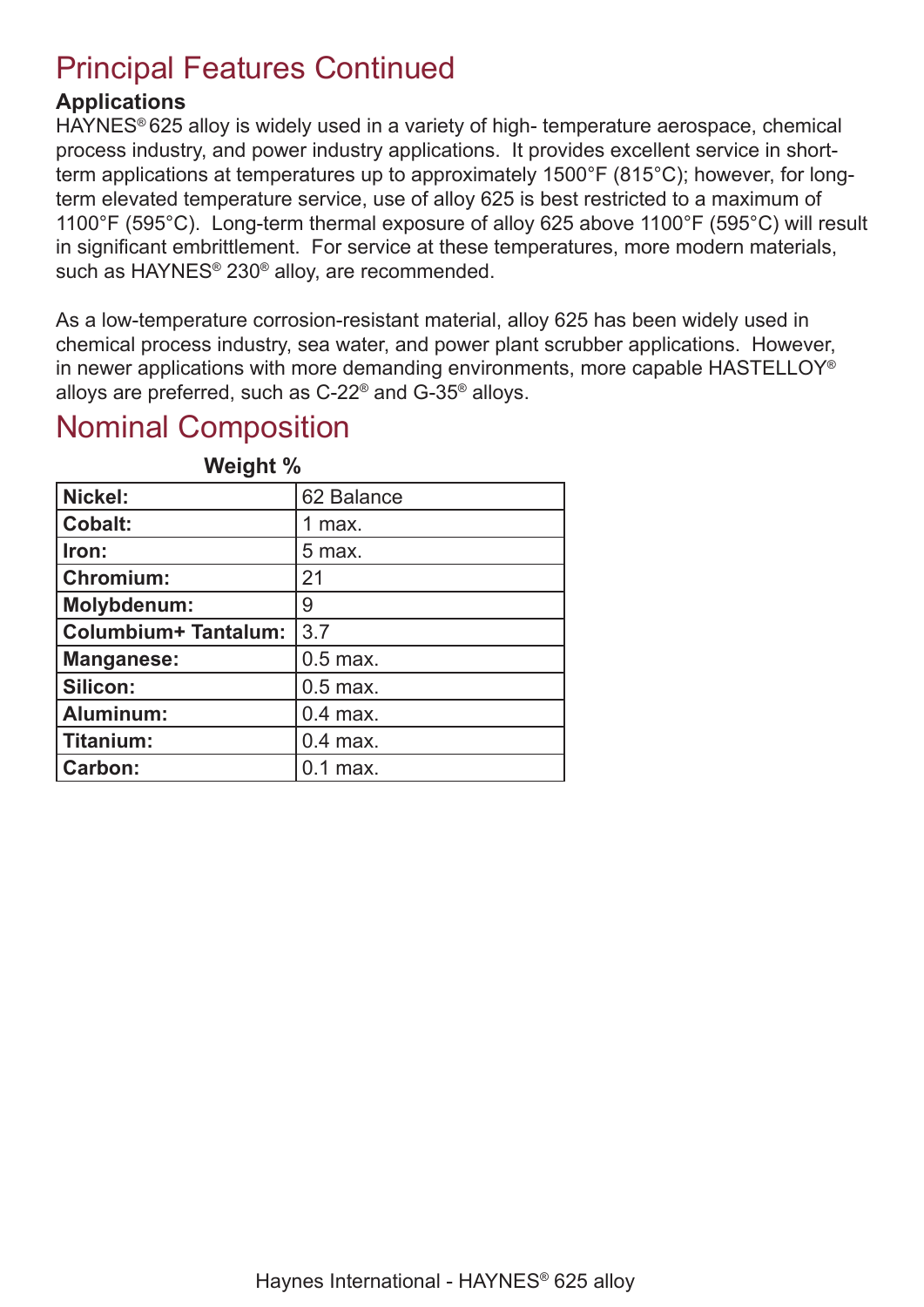### Tensile Properties

| 0.2% Yield Strength<br><b>Test Temperature</b> |                 |      |            | <b>Ultimate Tensile Strength</b> | <b>Elongation</b> |               |
|------------------------------------------------|-----------------|------|------------|----------------------------------|-------------------|---------------|
| $\mathsf{P}$                                   | $\rm ^{\circ}C$ | ksi  | <b>MPa</b> | ksi                              | <b>MPa</b>        | $\frac{0}{0}$ |
| <b>RT</b>                                      | <b>RT</b>       | 71.2 | 491        | 133.9                            | 923               | 47.5          |
| 1000                                           | 540             | 56.3 | 388        | 118.4                            | 816               | 54.2          |
| 1200                                           | 650             | 55.1 | 380        | 117.7                            | 811               | 109.3         |
| 1400                                           | 760             | 53.8 | 371        | 71.0                             | 490               | 135.0         |
| 1600                                           | 870             | 29.6 | 204        | 34.7                             | 239               | 160.6         |
| 1800                                           | 980             | 9.9  | 68         | 15.3                             | 106               | 154.5         |
| 2000                                           | 1095            | 5.0  | 35         | 8.7                              | 60                | 128.3         |

#### **Cold-Rolled and 1925°F (1050°C) Mill-Annealed, Sheet**

### **Hot-Rolled and 1925°F (1050°C) Mill-Annealed, Plate**

|              | <b>Test Temperature</b> | 0.2% Yield Strength |            | <b>Ultimate Tensile Strength</b> |            | <b>Elongation</b> |
|--------------|-------------------------|---------------------|------------|----------------------------------|------------|-------------------|
| $\mathsf{P}$ | $\rm ^{\circ}C$         | ksi                 | <b>MPa</b> | ksi                              | <b>MPa</b> | $\frac{0}{0}$     |
| <b>RT</b>    | <b>RT</b>               | 60.5                | 417        | 129.6                            | 894        | 48                |
| 800*         | 425*                    | 46.4                | 320        | 116.1                            | 800        | 51.5              |
| 1000         | 540                     | 44.8                | 309        | 112.3                            | 774        | 52.1              |
| 1200         | 650                     | 43.7                | 301        | 112.7                            | 777        | 80.3              |
| 1400         | 760                     | 43.7                | 301        | 71.1                             | 490        | 102.2             |
| 1600         | 870                     | 30.6                | 211        | 38.0                             | 262        | 115.7             |
| 1800         | 980                     | 11.8                | 81         | 17.3                             | 119        | 120.7             |
| 2000         | 1095                    | 5.4                 | 37         | 9.3                              | 64         | 135.1             |

\*Average of results for only two products

RT= Room Temperature



#### Haynes International - HAYNES® 625 alloy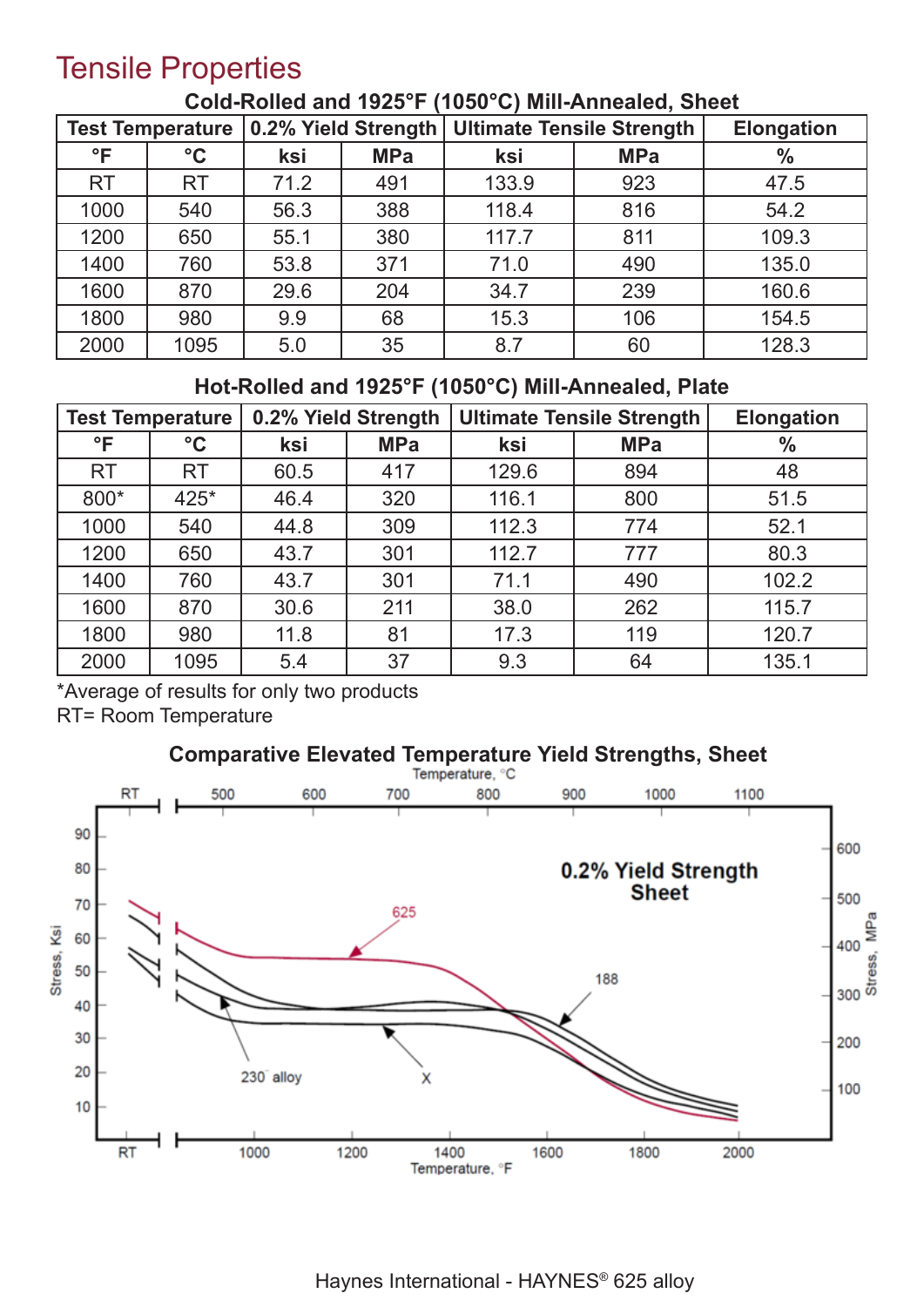### Creep and Rupture Properties

|                     |                    |               | Approximate Initial Stress to Produce Specified Creep in |                 |                |              |                          |                          |
|---------------------|--------------------|---------------|----------------------------------------------------------|-----------------|----------------|--------------|--------------------------|--------------------------|
|                     | <b>Temperature</b> | <b>Creep</b>  |                                                          | 10 <sub>h</sub> |                | 100 h        |                          | 1,000h                   |
| $\overline{\ }$ F   | $\rm ^{\circ}C$    | $\frac{0}{0}$ | ksi                                                      | <b>MPa</b>      | ksi            | <b>MPa</b>   | ksi                      | <b>MPa</b>               |
|                     |                    | 0.5           | 75                                                       | 517             | 69             | 476          | 64                       | 441                      |
| 1100                | 593                | $\mathbf{1}$  | 76                                                       | 524             | 71             | 490          | 67                       | 462                      |
|                     |                    | R             | $\overline{\phantom{0}}$                                 | ÷.              | 90             | 621          | 80                       | 552                      |
|                     |                    | 0.5           | 53                                                       | 365             | 52             | 359          | 50                       | 345                      |
| 1200                | 649                | $\mathbf{1}$  | 58                                                       | 400             | 53             | 365          | 51                       | 352                      |
|                     |                    | $\mathsf{R}$  | 84                                                       | 579             | 74             | 510          | 55                       | 379                      |
|                     |                    | 0.5           | 33                                                       | 228             | 30             | 207          | 26                       | 179                      |
| 1300                | 704                | $\mathbf{1}$  | 36                                                       | 248             | 31             | 214          | 27                       | 186                      |
|                     |                    | $\mathsf{R}$  | 68*                                                      | 469*            | 49             | 338          | 33                       | 228                      |
|                     |                    | 0.5           | 18.4                                                     | 127             | 13.0           | 90           | 9.7                      | 67                       |
| 1400                | 760                | $\mathbf{1}$  | 20                                                       | 138             | 14.5           | 100          | 11.5                     | 79                       |
|                     |                    | R             | 41                                                       | 283             | 27             | 186          | 17.8                     | 123                      |
|                     |                    | 0.5           | 9.7                                                      | 67              | 5.7            | 39           | 3.2                      | 22                       |
| 1500                | 816                | $\mathbf{1}$  | 11.3                                                     | 78              | 7.0            | 48           | 4.2                      | 29                       |
|                     |                    | $\mathsf{R}$  | 24                                                       | 165             | 15.2           | 105          | 9.9                      | 68                       |
|                     |                    | 0.5           | 5.2                                                      | 36              | 2.6            | 18           | 1.2                      | 8.3                      |
| 1600                | 871                | $\mathbf{1}$  | 6.2                                                      | 43              | 3.3            | 23           | 1.6                      | 11                       |
|                     |                    | R             | 14.0                                                     | 97              | 8.0            | 55           | 4.2                      | 29                       |
|                     |                    | 0.5           | 2.6                                                      | 18              | 1.1            | 7.6          | $\overline{\phantom{0}}$ | $\overline{\phantom{a}}$ |
| 1700                | 927                | $\mathbf{1}$  | 3.4                                                      | 23              | 1.7            | 12           |                          |                          |
|                     |                    | $\mathsf{R}$  | $8.0*$                                                   | $55*$           | 4.3            | 30           | 2.7                      | 19                       |
|                     |                    | 0.5           | 1.2                                                      | 8.3             | $\blacksquare$ | $\mathbf{r}$ | $\overline{\phantom{a}}$ | $\overline{\phantom{a}}$ |
| 1800                | 982                | $\mathbf{1}$  | 1.7                                                      | 12              | 0.5            | 3.4          | $\overline{\phantom{0}}$ | $\overline{\phantom{a}}$ |
| $\overline{\cdots}$ |                    | $\mathsf{R}$  | 4.1                                                      | 28              | 2.6            | 18           | 1.4                      | 10                       |

### **Cold-Rolled and 1925°F (1050°C) Mill-Annealed Sheet**

\*Significant extrapolation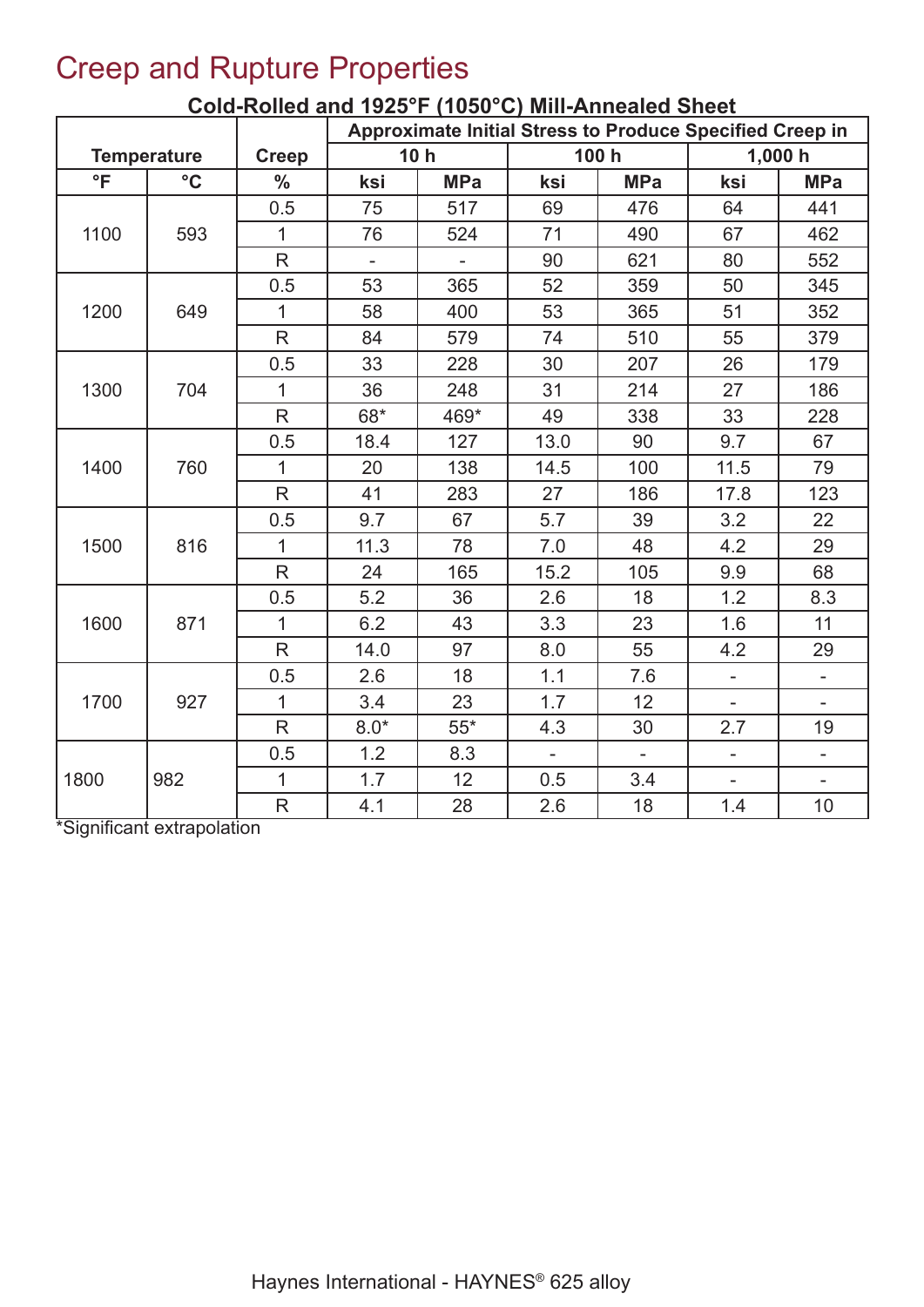### Creep and Rupture Properties Continued

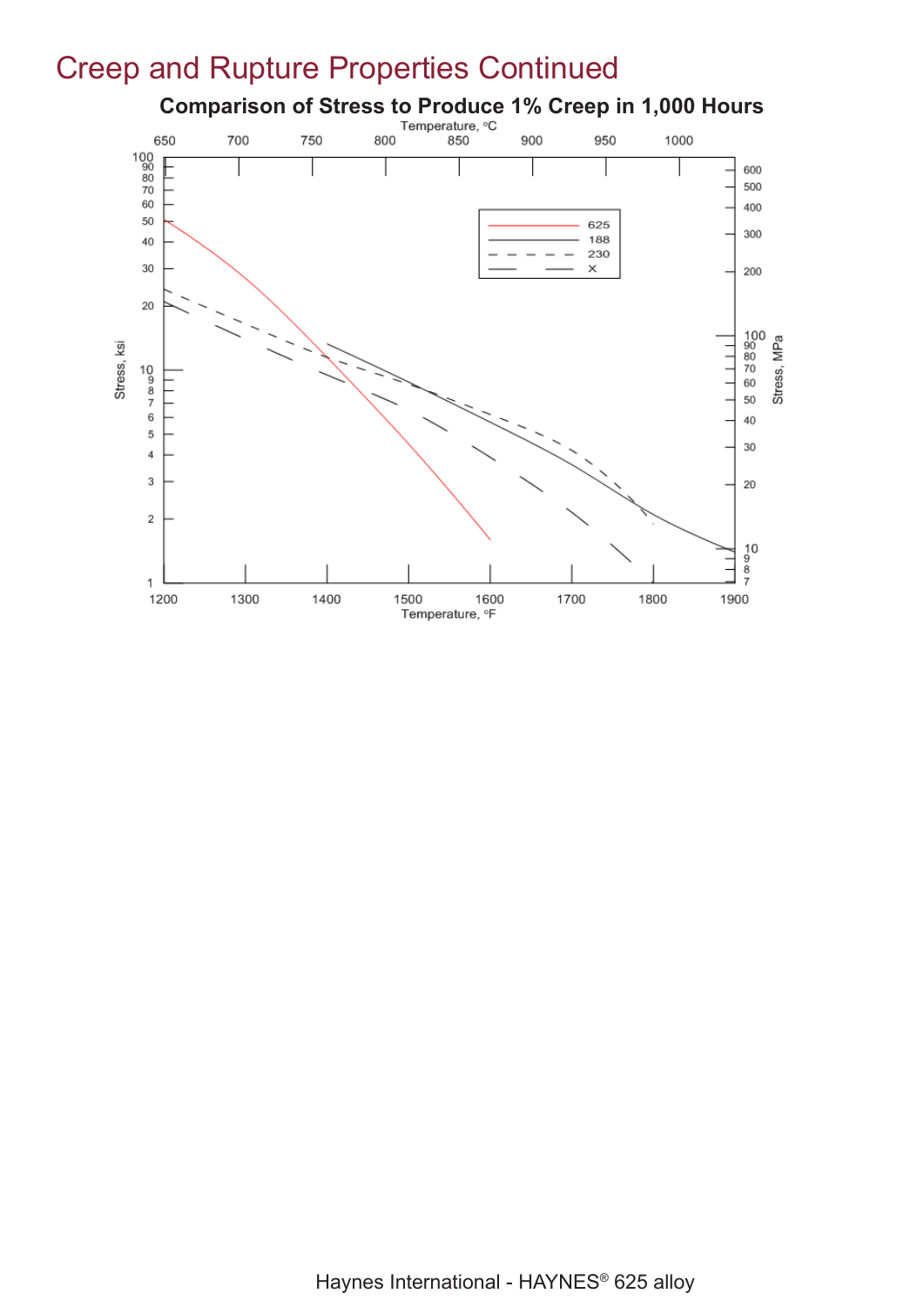### Thermal Stability

HAYNES<sup>®</sup> 625 alloy is similar to the solid-solution-strengthened superalloys, such as HAYNES® 188 alloy or HASTELLOY® X alloy, which will precipitate deleterious phases upon long- term exposure at intermediate temperatures. In this case, the phase in question is Ni Cb delta- phase which serves to impair both tensile ductility and impact strength. For applications where thermal stability is important, 230® alloy is recommended.



**Room Temperature Properties After Thermal Exposure, Plate**

| <b>Exposure</b> |                    |                | 0.2% Yield      |            |                         | <b>Ultimate</b> |                   | <b>Impact</b>   |     |
|-----------------|--------------------|----------------|-----------------|------------|-------------------------|-----------------|-------------------|-----------------|-----|
|                 | <b>Temperature</b> | h              | <b>Strength</b> |            | <b>Tensile Strength</b> |                 | <b>Elongation</b> | <b>Strength</b> |     |
| $\mathsf{P}$    | $\rm ^{\circ}C$    | $\blacksquare$ | ksi             | <b>MPa</b> | ksi                     | <b>MPa</b>      | $\frac{0}{0}$     | ft.-Ib.         | J   |
| As-Annealed*    |                    |                | 66.2            | 455        | 127.7                   | 880             | 46                | 81              | 110 |
|                 |                    | 1000           | 122.3           | 845        | 165                     | 1140            | 28                | 11              | 15  |
| 1200            | 650                | 4000           | 117.9           | 815        | 163.6                   | 1130            | 24                | 8               | 11  |
|                 |                    | 8000           | 117.8           | 810        | 164.2                   | 1130            | 18                | 5               | 7   |
|                 |                    | 16000          | 118.5           | 815        | 165.4                   | 1140            | 12                | $\overline{4}$  | 5   |
|                 | 1000               | 95.5           | 660             | 142.9      | 985                     | 17              | 5                 | 7               |     |
| 1400            | 760                | 4000           | 104.1           | 720        | 145.5                   | 1005            | 12                | $\overline{4}$  | 5   |
|                 |                    | 8000           | 97.4            | 670        | 142.6                   | 985             | 13                | 5               | 7   |
|                 |                    | 16000          | 96.1            | 665        | 140.4                   | 970             | 12                | $\overline{4}$  | 5   |
|                 |                    | 1000           | 68.3            | 470        | 130                     | 895             | 30                | 12              | 16  |
| 870<br>1600     |                    | 4000           | 66.4            | 460        | 130                     | 895             | 29                | 11              | 15  |
|                 |                    | 8000           | 63.7            | 440        | 127                     | 875             | 26                | 15              | 20  |
|                 |                    | 16000          | 63.4            | 435        | 128.4                   | 885             | 32                | 14              | 19  |

\*1875°F (1025°C), rapid cooled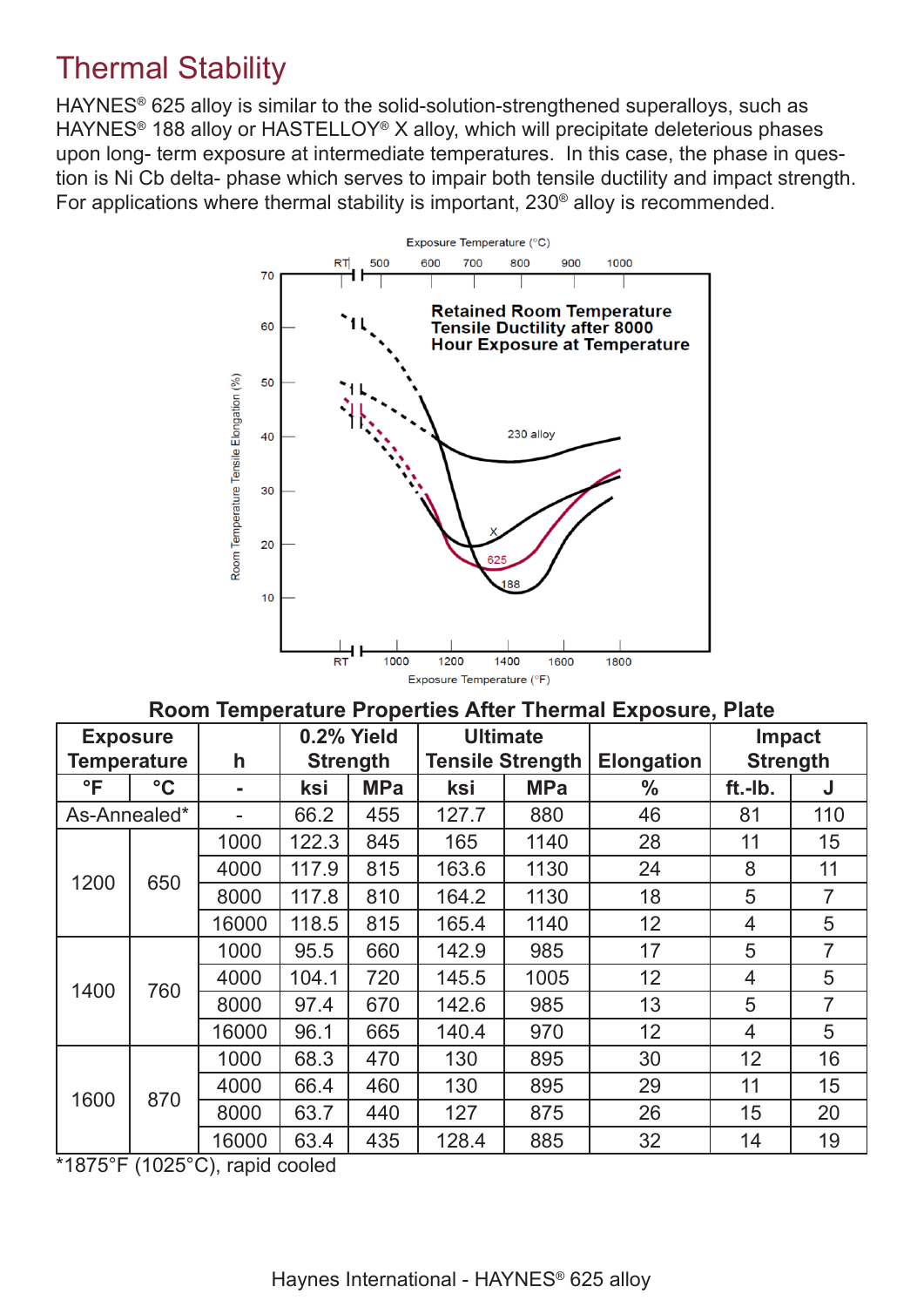### Oxidation Resistance

#### **Comparative Burner Rig Oxidation Resistance, 1000 Hours**

Burner rig oxidation tests were conducted by exposing samples 3/8 in. x 2.5 in. x thickness (9 mm x 64 mm x thickness), in a rotating holder, to products of combustion of a mixture of No. 1 and No. 2 fuel oil. This was burned at a ratio of air to fuel of about 50:1 for 1000 hours. (Gas velocity was about 0.3 mach). Samples were automatically removed from the gas stream every 30 minutes, fan-cooled to near ambient temperature, and then reinserted into the flame tunnel.

|                             | 1800°F (980°C)              |     |                                         |     |                                         |     |  |
|-----------------------------|-----------------------------|-----|-----------------------------------------|-----|-----------------------------------------|-----|--|
| <b>Alloy</b>                | <b>Metal</b><br><b>Loss</b> |     | <b>Average Metal</b><br><b>Affected</b> |     | <b>Maximum</b><br><b>Metal Affected</b> |     |  |
| ٠                           | mils                        | µm  | mils                                    | µm  | mils                                    | μm  |  |
| $230^\circ$                 | 0.8                         | 20  | 2.8                                     | 71  | 3.5                                     | 89  |  |
| X                           | 2.7                         | 69  | 5.6                                     | 142 | 6.4                                     | 153 |  |
| 625                         | 4.9                         | 124 | 7.1                                     | 180 | 7.6                                     | 193 |  |
| 25                          | 6.2                         | 157 | 8.3                                     | 211 | 8.7                                     | 221 |  |
| <b>MULTIMET<sup>®</sup></b> | 11.8                        | 300 | 14.4                                    | 366 | 14.8                                    | 376 |  |
| 800H®                       | 12.7                        | 312 | 14.5                                    | 368 | 15.3                                    | 389 |  |

#### **Oxidation Resistance in Flowing Air (1008 Hours)**

The following are static oxidation test rankings for 1008-hour exposures in flowing air. The samples were cycled to room temperature weekly. Average metal affected is the sum of metal loss plus average internal penetration.

|                            |                | 1600                     |      |                              |      | 1800              |      |                              |  |
|----------------------------|----------------|--------------------------|------|------------------------------|------|-------------------|------|------------------------------|--|
|                            |                | <b>Metal Loss</b>        |      | Avg. Met. Aff.<br>mils, (mm) |      | <b>Metal Loss</b> |      | Avg. Met. Aff.<br>mils, (mm) |  |
| <b>Alloy</b>               | mils           | µm                       | mils | µm                           | mils | µm                | mils | µm                           |  |
| $214^{\circ}$              | $\overline{0}$ | $\overline{0}$           | 0.1  | 3                            | 0.1  | 3                 | 0.3  | 8                            |  |
| 188                        | ۰              | $\overline{\phantom{a}}$ |      |                              | 0.1  | 3                 | 1.1  | 28                           |  |
| $230^\circ$                | $\overline{0}$ | $\overline{0}$           | 0.6  | 15                           | 0.2  | 5                 | 1.5  | 38                           |  |
| X                          | 0.1            | 3                        | 0.7  | 18                           | 0.2  | 5                 | 1.5  | 38                           |  |
| 625                        | 0.1            | $\overline{\mathbf{3}}$  | 0.6  | 15                           | 0.4  | 10                | 1.9  | 48                           |  |
| 617                        | -              | $\overline{\phantom{a}}$ |      |                              | 0.3  | 8                 | 2.0  | 51                           |  |
| 25                         | ۰              | ۰                        |      |                              | 0.3  | 8                 | 2.0  | 51                           |  |
| <b>HR-120</b> <sup>®</sup> | 0.1            | 3                        | 0.9  | 23                           | 0.4  | 10                | 2.1  | 53                           |  |
| 556 <sup>®</sup>           | $\blacksquare$ | $\overline{\phantom{a}}$ |      |                              | 0.4  | 10                | 2.3  | 58                           |  |
| <b>800HT</b>               | 0.1            | 3                        | 1.0  | 25                           | 0.5  | 13                | 4.1  | 104                          |  |
| <b>HR-160</b> <sup>®</sup> | 0.2            | 5                        | 3.0  | 79                           | 0.7  | 18                | 5.5  | 140                          |  |

(Cycled weekly); alloys are arranged in ascending order by the average metal affected.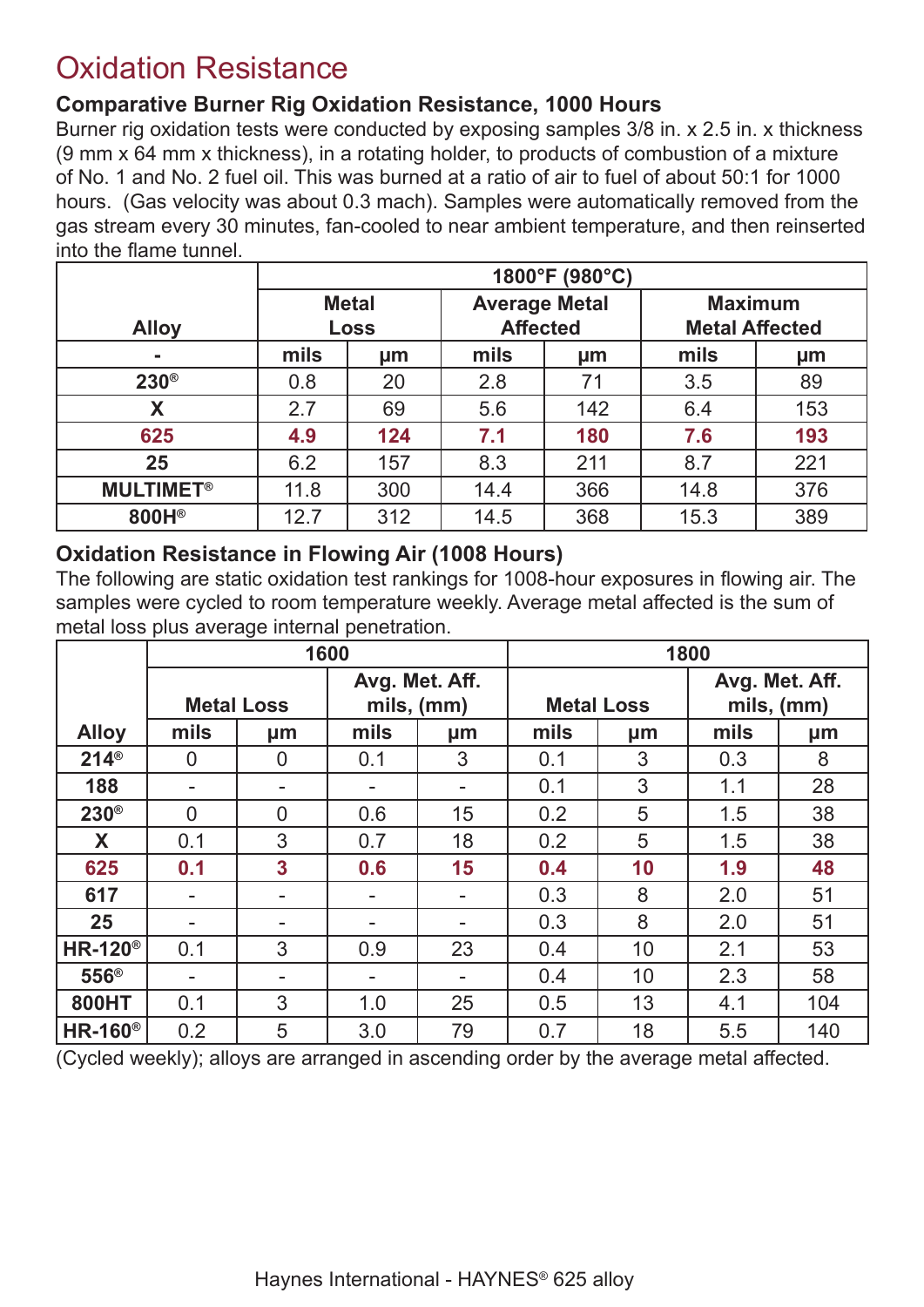### Oxidation Resistance Continued

**Amount of metal affected for high-temperature sheet (0.060-0.125") alloys exposed for 360 days (8,640h) in flowing air at 1600°F (870°C) (Cycled once a month)**

|                  |      | <b>Metal Loss</b> | <b>Avgerage Metal Affected</b> |    |  |  |
|------------------|------|-------------------|--------------------------------|----|--|--|
| <b>Alloy</b>     | mils | µm                | mils                           | μm |  |  |
| $214^{\circ}$    | 0.1  | 3                 | 0.2                            | 5  |  |  |
| 625              | 0.3  | 8                 | 1.4                            | 36 |  |  |
| 230              | 0.2  | 5                 | 1.4                            | 36 |  |  |
| 617              | 0.3  | 8                 | 1.6                            | 41 |  |  |
| $HR-120^{\circ}$ | 0.3  | 8                 | 1.6                            | 41 |  |  |
| 25               | 0.3  | 8                 | 1.7                            | 43 |  |  |
| 188              | 0.2  | 5                 | 1.8                            | 46 |  |  |
| 556 <sup>®</sup> | 0.3  | 8                 | 1.9                            | 48 |  |  |
| X                | 0.3  | 8                 | 2.2                            | 56 |  |  |
| 800HT            | 0.4  | 10                | 2.9                            | 74 |  |  |

#### **Comparative Dynamic Oxidation**

|                            |                   | 1600°F (870°C), 2000 h, 30-min cycles |                               | 1800°F (980°C), 1000 h, 30-min cycles |                   |     |      |                               |  |
|----------------------------|-------------------|---------------------------------------|-------------------------------|---------------------------------------|-------------------|-----|------|-------------------------------|--|
|                            |                   |                                       |                               |                                       |                   |     |      |                               |  |
|                            | <b>Metal Loss</b> |                                       | <b>Average Metal Affected</b> |                                       | <b>Metal Loss</b> |     |      | <b>Average Metal Affected</b> |  |
| <b>Alloy</b>               | mils              | µm                                    | mils                          | µm                                    | mils              | µm  | mils | <b>µm</b>                     |  |
| 188                        | 1.1               | 28                                    | 2.9                           | 74                                    | 1.1               | 28  | 3.2  | 81                            |  |
| $230^\circ$                | 0.9               | 23                                    | 3.9                           | 99                                    | 2.8               | 71  | 5.6  | 142                           |  |
| 617                        | 2.0               | 51                                    | 7.8                           | 198                                   | 2.4               | 61  | 5.7  | 145                           |  |
| 625                        | 1.2               | 30                                    | 2.2                           | 56                                    | 3.7               | 94  | 6.0  | 152                           |  |
| $556^{\circ}$              | 1.5               | 38                                    | 3.9                           | 99                                    | 4.1               | 104 | 6.7  | 170                           |  |
| X                          | 1.7               | 43                                    | 5.3                           | 135                                   | 4.3               | 109 | 7.3  | 185                           |  |
| $HR-120^{\circ}$           | ۰                 |                                       |                               |                                       | 6.3               | 160 | 8.3  | 211                           |  |
| <b>RA330</b>               | 2.5               | 64                                    | 5.0                           | 127                                   | 8.7               | 221 | 10.5 | 267                           |  |
| <b>HR-160</b> <sup>®</sup> |                   |                                       |                               |                                       | 5.4               | 137 | 11.9 | 302                           |  |
| <b>310SS</b>               | 6.0               | 152                                   | 7.9                           | 201                                   | 16.0              | 406 | 18.3 | 465                           |  |
| 800H                       | 3.9               | 99                                    | 9.4                           | 239                                   | 22.9              | 582 |      | <b>Through Thickness</b>      |  |

**Amount of metal affected for high-temperature sheet alloys exposed for 1008h (cycled weekly) in air + 10%H2 O**

|                            |                   | $\cdots$                 | 1600           | . . | 1800 |                   |                |    |
|----------------------------|-------------------|--------------------------|----------------|-----|------|-------------------|----------------|----|
|                            | <b>Metal Loss</b> |                          | Avg. Met. Aff. |     |      | <b>Metal Loss</b> | Avg. Met. Aff. |    |
| <b>Alloy</b>               | mils              | µm                       | mils           | µm  | mils | µm                | mils           | µm |
| $214^{\circ}$              | 0.1               |                          | 0.3            |     | 0.0  |                   | 0.2            | 6  |
| 188                        | ۰.                | $\overline{\phantom{a}}$ | ۰              |     | 0.1  | 3                 | 1.4            | 36 |
| $230^\circ$                | 0.1               | $\overline{2}$           | 0.5            | 13  | 0.2  | 4                 | 1.5            | 37 |
| 625                        | 0.1               | $\overline{\mathbf{3}}$  | 0.5            | 12  | 0.3  | 8                 | 1.6            | 41 |
| X                          | 0.0               |                          | 0.5            | 13  | 0.3  |                   | 1.8            | 45 |
| <b>HR-120</b> <sup>®</sup> | 0.1               | $\overline{2}$           | 0.7            | 17  | 0.3  | 9                 | 1.9            | 49 |
| 617                        | 0.1               | $\overline{2}$           | 0.9            | 22  | 0.3  | 8                 | 2.0            | 51 |

Haynes International - HAYNES® 625 alloy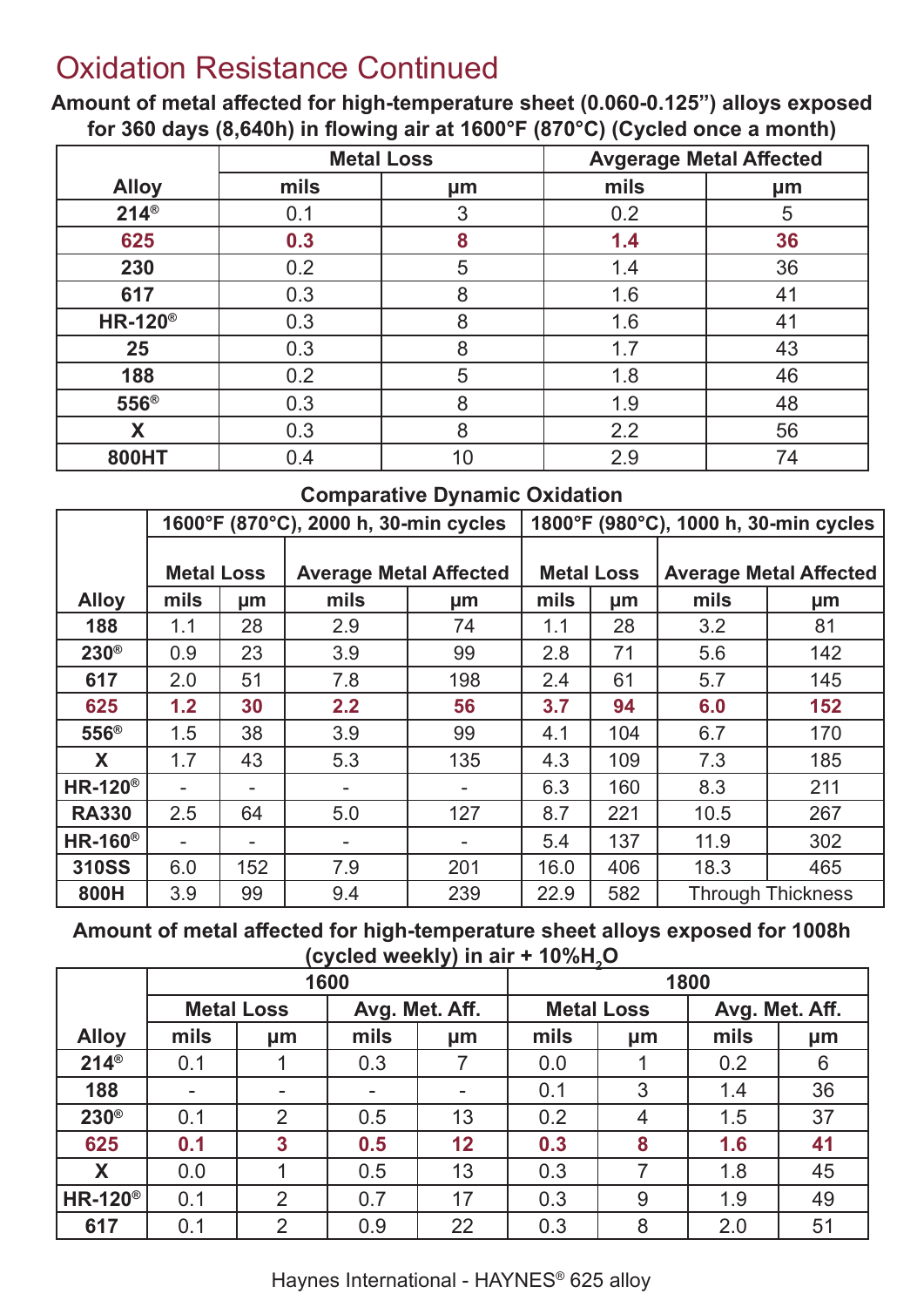## Physical Properties

| <b>Physical Property</b>                |                 | <b>British Units</b>              |                 | <b>Metric Units</b>    |  |  |
|-----------------------------------------|-----------------|-----------------------------------|-----------------|------------------------|--|--|
| <b>Density</b>                          | <b>RT</b>       | $0.305$ lb/in <sup>3</sup>        | <b>RT</b>       | 8.44 g/cm <sup>3</sup> |  |  |
| <b>Melting Range</b>                    | 2350-2460°F     |                                   | 1290-1350°C     |                        |  |  |
|                                         | <b>RT</b>       | 50.8 µohm-in                      | <b>RT</b>       | 129 µohm-cm            |  |  |
|                                         | 200°F           | $52.0$ µohm-in                    | 100°C           | 132 µohm-cm            |  |  |
|                                         | 400°F           | 52.8 µohm-in                      | $200^{\circ}$ C | 134 µohm-cm            |  |  |
|                                         | 600°F           | 53.1 µohm-in                      | 300°C           | 135 µohm-cm            |  |  |
|                                         | 800°F           | 53.5 µohm-in                      | 400°C           | 136 µohm-cm            |  |  |
| <b>Electrical</b><br><b>Resistivity</b> | 1000°F          | 54.3 µohm-in                      | 500°C           | 137 µohm-cm            |  |  |
|                                         | 1200°F          | 54.3 µohm-in                      | 600°C           | 138 µohm-cm            |  |  |
|                                         | 1400°F          | 53.9 µohm-in                      | 700°C           | 138 µohm-cm            |  |  |
|                                         | 1600°F          | 53.5 µohm-in                      | 800°C           | 137 µohm-cm            |  |  |
|                                         | 1800°F          | 53.1 µohm-in                      | 900°C           | 136 µohm-cm            |  |  |
|                                         |                 |                                   | 1000°C          | 135 µohm-cm            |  |  |
|                                         | <b>RT</b>       | 68 Btu-in/ft <sup>2</sup> -hr-°F  | <b>RT</b>       | 9.8 W/m-°C             |  |  |
|                                         | $200^{\circ}F$  | 75 Btu-in/ft <sup>2</sup> -hr-°F  | 100°C           | 10.9 W/m-°C            |  |  |
|                                         | 400°F           | 87 Btu-in/ft <sup>2</sup> -hr-°F  | $200^{\circ}$ C | 12.5 W/m-°C            |  |  |
|                                         | 600°F           | 98 Btu-in/ft <sup>2</sup> -hr-°F  | 300°C           | 13.9 W/m-°C            |  |  |
| <b>Thermal</b>                          | 800°F           | 109 Btu-in/ft <sup>2</sup> -hr-°F | 400°C           | 15.3 W/m-°C            |  |  |
| <b>Conductivity</b>                     | 1000°F          | 121 Btu-in/ft <sup>2</sup> -hr-°F | 500°C           | 16.9 W/m-°C            |  |  |
|                                         | 1200°F          | 132 Btu-in/ft <sup>2</sup> -hr-°F | 600°C           | 18.3 W/m-°C            |  |  |
|                                         | 1400°F          | 144 Btu-in/ft <sup>2</sup> -hr-°F | 700°C           | 19.8 W/m-°C            |  |  |
|                                         | 1600°F          | 158 Btu-in/ft <sup>2</sup> -hr-°F | 800°C           | 21.5 W/m-°C            |  |  |
|                                         | 1800°F          | 175 Btu-in/ft <sup>2</sup> -hr-°F | 900°C           | 23.4 W/m-°C            |  |  |
|                                         |                 |                                   | 1000°C          | 25.6W/m-°C             |  |  |
|                                         | <b>RT</b>       | 0.098 Btu/lb.-°F                  | RT              | 410 J/Kg-°C            |  |  |
|                                         | $200^{\circ}$ F | $0.102$ Btu/lb.- $\degree$ F      | $100^{\circ}$ C | 428 J/Kg-°C            |  |  |
|                                         | $400^{\circ}$ F | $0.109$ Btu/lb.- $\degree$ F      | $200^{\circ}$ C | 455 J/Kg-°C            |  |  |
|                                         | $600^{\circ}$ F | 0.115 Btu/lb.-°F                  | $300^{\circ}$ C | 477 J/Kg-°C            |  |  |
|                                         | $800^{\circ}$ F | $0.122$ Btu/lb.- $\degree$ F      | $400^{\circ}$ C | 503 J/Kg-°C            |  |  |
| <b>Specific Heat</b>                    | 1000°F          | 0.128 Btu/lb.-°F                  | $500^{\circ}$ C | 527 J/Kg-°C            |  |  |
|                                         | 1200°F          | $0.135$ Btu/lb.- $\textdegree$ F  | 600°C           | 552 J/Kg-°C            |  |  |
|                                         | 1400°F          | $0.141$ Btu/lb.- $\degree$ F      | 700°C           | 576 J/Kg-°C            |  |  |
|                                         | 1600°F          | $0.148$ Btu/lb.- $\degree$ F      | 800°C           | 600 J/Kg-°C            |  |  |
|                                         | 1800°F          | $0.154$ Btu/lb.- $\degree$ F      | $900^{\circ}$ C | 625 J/Kg-°C            |  |  |
|                                         |                 |                                   | 1000°C          | 648 J/Kg-°C            |  |  |

RT= Room Temperature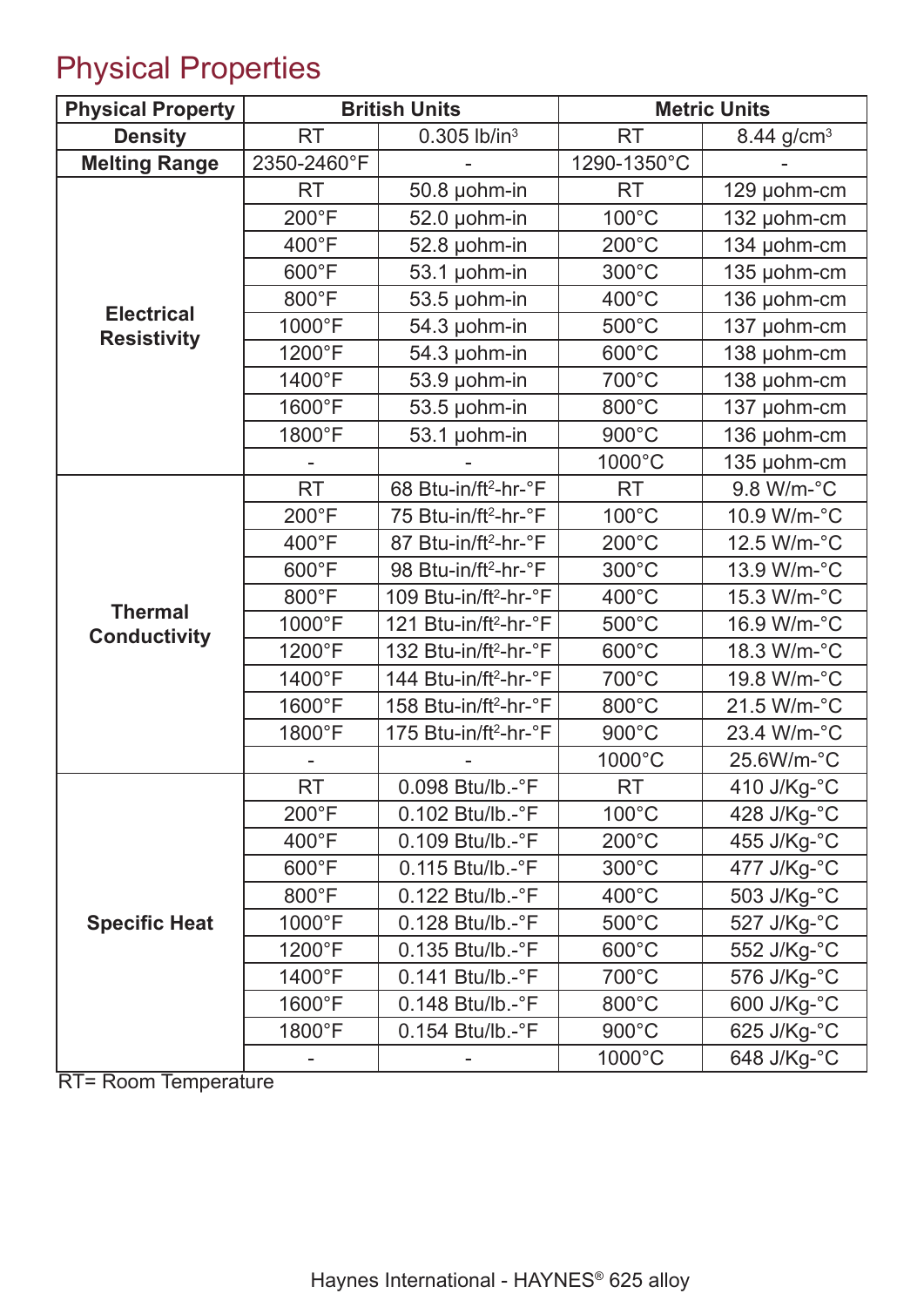## Physical Properties Continued

| <b>Physical Property</b>                |                 | <b>British Units</b>             |                 | <b>Metric Units</b>                      |  |
|-----------------------------------------|-----------------|----------------------------------|-----------------|------------------------------------------|--|
|                                         | 70-200°F        | $7.1 \mu$ in/in- $\degree$ F     | 25-100°C        | $12.8 \times 10^{-6}$ µm/m- $^{\circ}$ C |  |
|                                         | 70-400°F        | $7.3 \mu$ in/in- $\textdegree$ F | 25-200°C        | 13.1 x $10^{-6}$ µm/m- $^{\circ}$ C      |  |
|                                         | 70-600°F        | $7.5 \mu$ in/in- $\textdegree$ F | 25-300°C        | 13.4 x $10^{-6}$ µm/m- $^{\circ}$ C      |  |
|                                         | 70-800°F        | $7.7 \mu$ in/in- $\textdegree$ F | 25-400°C        | 13.8 x 10-6 µm/m-°C                      |  |
| <b>Mean Coefficient of</b>              | 70-1000°F       | 8.0 µin/in-°F                    | 25-500°C        | $14.2 \times 10^{-6}$ µm/m- $^{\circ}$ C |  |
| <b>Thermal Expansion</b>                | 70-1200°F       | 8.4 µin/in-°F                    | 25-600°C        | $14.8 \times 10^{-6}$ µm/m- $^{\circ}$ C |  |
|                                         | 70-1400°F       | 8.7 µin/in-°F                    | 25-700°C        | $15.4 \times 10^{-6}$ µm/m- $^{\circ}$ C |  |
|                                         | 70-1600°F       | $9.2 \mu$ in/in- $\textdegree$ F | 25-800°C        | $16.0 \times 10^{-6}$ µm/m- $^{\circ}$ C |  |
|                                         | 70-1800°F       | 9.6 µin/in-°F                    | 25-900°C        | $16.7 \times 10^{-6}$ µm/m- $^{\circ}$ C |  |
|                                         |                 |                                  | 25-1000°C       | $17.4 \times 10^{-6}$ µm/m- $^{\circ}$ C |  |
|                                         | <b>RT</b>       | $30.2 \times 10^6$ psi           | <b>RT</b>       | 208 GPa                                  |  |
|                                         | $200^{\circ}$ F | $29.2 \times 10^6$ psi           | $100^{\circ}$ C | 201 GPa                                  |  |
|                                         | $400^{\circ}$ F | 28.8 x 10 <sup>6</sup> psi       | $200^{\circ}$ C | 199 GPa                                  |  |
|                                         | $600^{\circ}$ F | $27.7 \times 10^6$ psi           | $300^{\circ}$ C | 192 GPa                                  |  |
|                                         | $800^{\circ}$ F | $26.7 \times 10^6$ psi           | $400^{\circ}$ C | 186 GPa                                  |  |
| <b>Dynamic Modulus</b><br>of Elasticity | 1000°F          | $25.6 \times 10^6$ psi           | $500^{\circ}$ C | 179 GPa                                  |  |
|                                         | 1200°F          | $24.3 \times 10^6$ psi           | $600^{\circ}$ C | 171 GPa                                  |  |
|                                         | 1400°F          | $22.8 \times 10^6$ psi           | 700°C           | 163 GPa                                  |  |
|                                         | 1600°F          | $21.2 \times 10^6$ psi           | 800°C           | 153 GPa                                  |  |
|                                         | 1800°F          | 18.7 x $10^6$ psi                | $900^{\circ}$ C | 142 GPa                                  |  |
|                                         |                 |                                  | 1000°C          | 126 GPa                                  |  |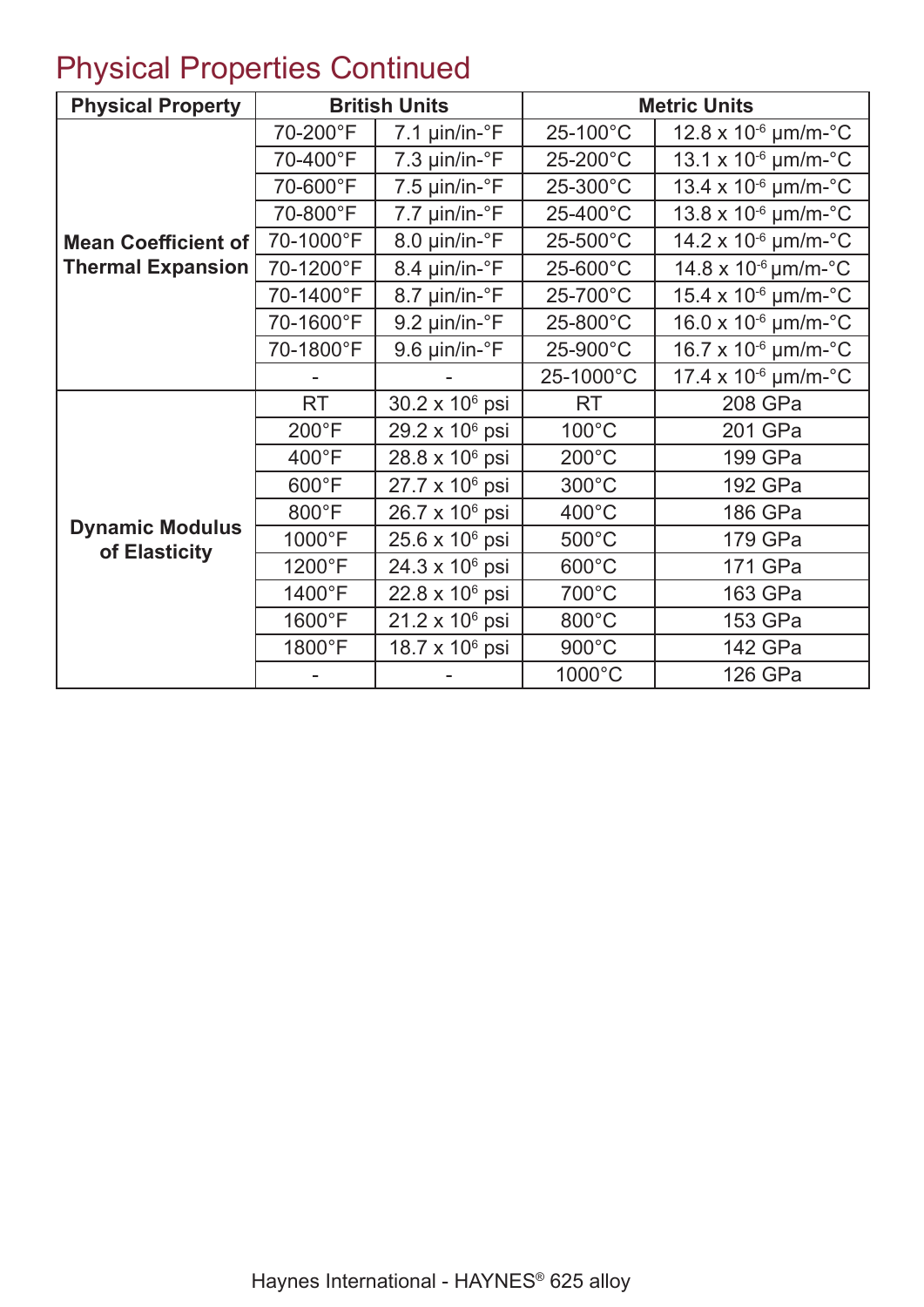### Iso-Corrosion Diagrams



40

Acid Concentration, wt.%

60

80

 $\circ$ 

20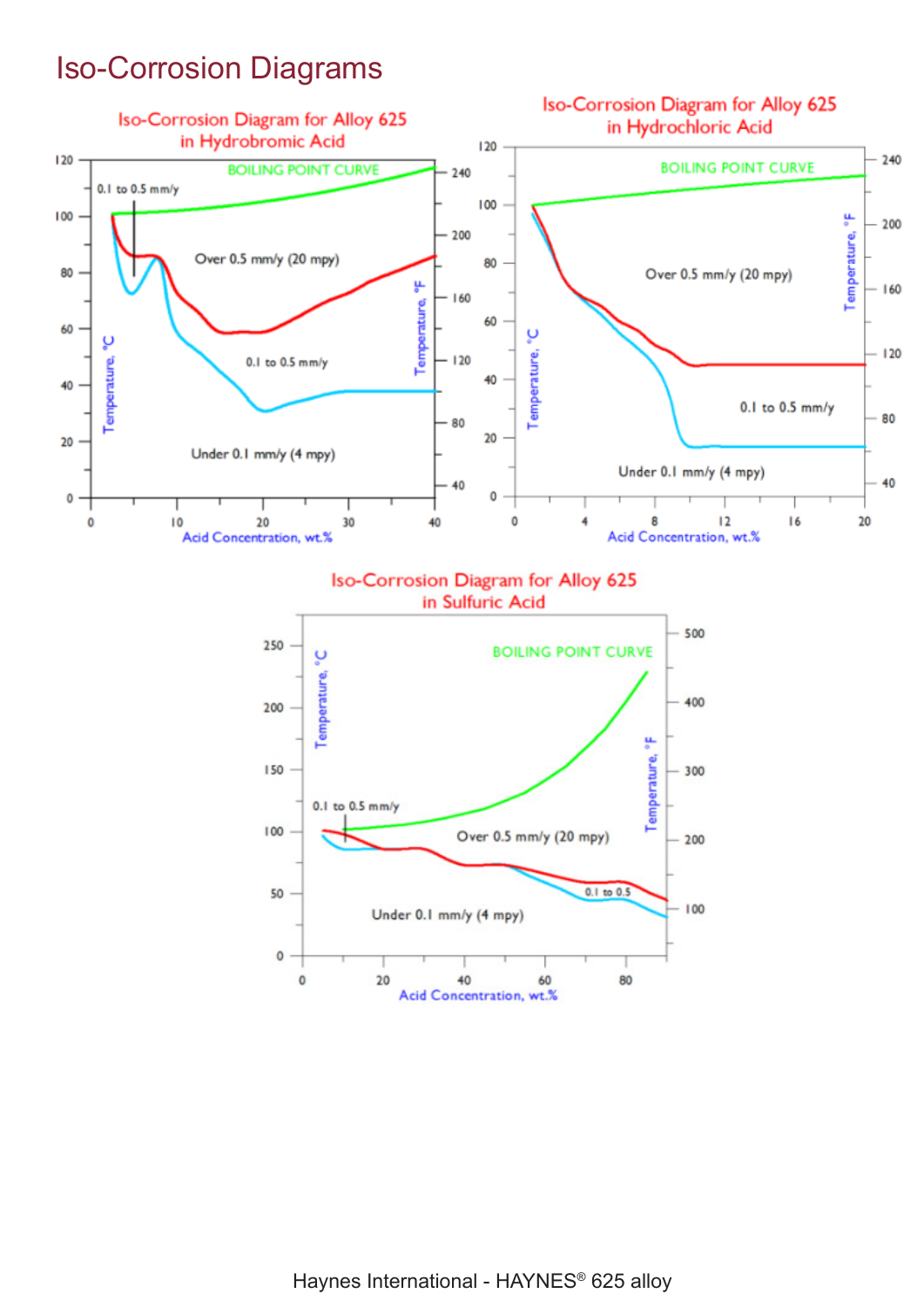### Iso-Corrosion Diagrams Continued

| <b>Concentration</b> | $50^{\circ}$ F           | $75^{\circ}F$  | 100°F                    | 125°F          | 150°F            | $175^{\circ}F$           | 200°F                    | 225°F                        |                                             |
|----------------------|--------------------------|----------------|--------------------------|----------------|------------------|--------------------------|--------------------------|------------------------------|---------------------------------------------|
| Wt. %                | $10^{\circ}$ C           | $24^{\circ}$ C | $38^{\circ}$ C           | $52^{\circ}$ C | $66^{\circ}$ C   | $79^{\circ}$ C           | $93^{\circ}$ C           | $107^{\circ}$ C              | <b>Boiling</b>                              |
| 2.5                  | ٠                        |                | ۰                        |                | < 0.01           | ۰                        | < 0.01                   | ٠                            | < 0.01                                      |
| 5                    | ۰                        | ۰              | $\overline{\phantom{a}}$ | ۰              | < 0.01           | 0.13                     | 0.6                      | ٠                            | ۰                                           |
| 7.5                  | ۰                        | ۰              | ۰                        | ۰              | < 0.01           | < 0.01                   | 0.93                     | ۰                            | ۰                                           |
| 10                   | -                        | ۰              | $\overline{\phantom{a}}$ | ۰              | 0.15             | 0.82                     | ٠                        | ۰                            | ۰                                           |
| 15                   |                          | ۰              | < 0.01                   | 0.3            | 0.64             |                          | ۰                        | $\overline{\phantom{a}}$     | ۰                                           |
| 20                   | $\overline{\phantom{a}}$ | 0.1            | 0.16                     | 0.33           | 0.65             | $\overline{\phantom{a}}$ | $\overline{\phantom{a}}$ | ٠                            | $\overline{\phantom{a}}$                    |
| 25                   | -                        | -              | $\overline{\phantom{a}}$ |                | ۰                | $\overline{\phantom{a}}$ | ۰                        | ۰                            | ۰                                           |
| 30                   | ۰                        | -              | 0.11                     | 0.21           | 0.34             | 0.72                     | ۰                        | -                            | ۰                                           |
| 40<br>$\overline{a}$ | ٠<br>. .                 | -<br>          | 0.08                     | 0.15           | 0.25<br>$\cdots$ | 0.42<br>$\sim$           | 0.79<br>$\cdots$         | Ξ.<br>$\cdots$<br>$\epsilon$ | $\overline{\phantom{0}}$<br>. .<br>$\cdots$ |

#### **Hydrobromic Acid**

All corrosion rates are in millimeters per year (mm/y); to convert to mils (thousandths of an inch) per year, divide by 0.0254.

Data are from Corrosion Laboratory Job 17-04.

All tests were performed in reagent grade acids under laboratory conditions; field tests are encouraged prior to industrial use.

| <b>Concentration</b> | $50^{\circ}$ F | $75^{\circ}F$            | 100°F                    | 125°F                    | 150°F                    | 175°F                    | 200°F                    | 225°F                    |                |
|----------------------|----------------|--------------------------|--------------------------|--------------------------|--------------------------|--------------------------|--------------------------|--------------------------|----------------|
| Wt. %                | $10^{\circ}$ C | $24^{\circ}$ C           | $38^{\circ}$ C           | $52^{\circ}$ C           | $66^{\circ}$ C           | $79^{\circ}$ C           | $93^{\circ}$ C           | 107°C                    | <b>Boiling</b> |
| 1                    | ۰              |                          |                          | ۰                        |                          | < 0.01                   | < 0.01                   | ۰                        | 0.23           |
| 1.5                  | ۰              | $\overline{\phantom{a}}$ |                          | $\overline{\phantom{a}}$ | ۰                        | $\overline{\phantom{a}}$ | $\overline{\phantom{a}}$ |                          |                |
| 2                    | ۰              | ٠                        |                          | ۰                        | ۰                        | ۰                        | ۰                        | $\overline{\phantom{a}}$ |                |
| 2.5                  | ۰              | ۰                        |                          | $\overline{\phantom{a}}$ | ۰                        | ۰                        | ۰                        | ۰                        |                |
| 3                    | ۰              | ٠                        | < 0.01                   | < 0.01                   | < 0.01                   | 2.07                     | -                        | $\overline{\phantom{a}}$ |                |
| 3.5                  | ۰              | $\overline{\phantom{a}}$ | $\overline{\phantom{0}}$ | $\overline{\phantom{a}}$ | ۰                        | $\overline{\phantom{a}}$ | ۰                        | $\overline{\phantom{0}}$ | ۰              |
| $\overline{4}$       | ۰              | $\overline{\phantom{a}}$ |                          | $\overline{\phantom{a}}$ | -                        | ۰                        | -                        | -                        |                |
| 4.5                  | ۰              | ٠                        | ۰                        | ۰                        | -                        | ۰                        | $\overline{\phantom{a}}$ | $\overline{\phantom{0}}$ | ۰              |
| 5                    | ۰              | ٠                        | < 0.01                   | < 0.01                   | $\overline{\phantom{0}}$ | 4.65                     | -                        | $\overline{\phantom{0}}$ |                |
| 7.5                  | ۰              | ۰                        | 0.07                     | 0.49                     | ۰                        | $\overline{\phantom{a}}$ | ٠                        | $\overline{\phantom{0}}$ | ۰              |
| 10                   | < 0.01         | 0.15                     | 0.3                      | 1.16                     | ۰                        | ۰                        | -                        | $\overline{\phantom{0}}$ |                |
| 15                   | 0.06           | 0.19                     | 0.4                      | 1.06                     | -                        | ۰                        | ٠                        | $\overline{\phantom{a}}$ | ۰              |
| 20                   | 0.06           | 0.16                     | 0.36                     | 0.82                     | -                        | -                        | ۰                        | -                        |                |

#### **Hydrochloric Acid**

All corrosion rates are in millimeters per year (mm/y); to convert to mils (thousandths of an inch) per year, divide by 0.0254.

Data are from Corrosion Laboratory Jobs 56-97 and 3-98.

All tests were performed in reagent grade acids under laboratory conditions; field tests are encouraged prior to industrial use.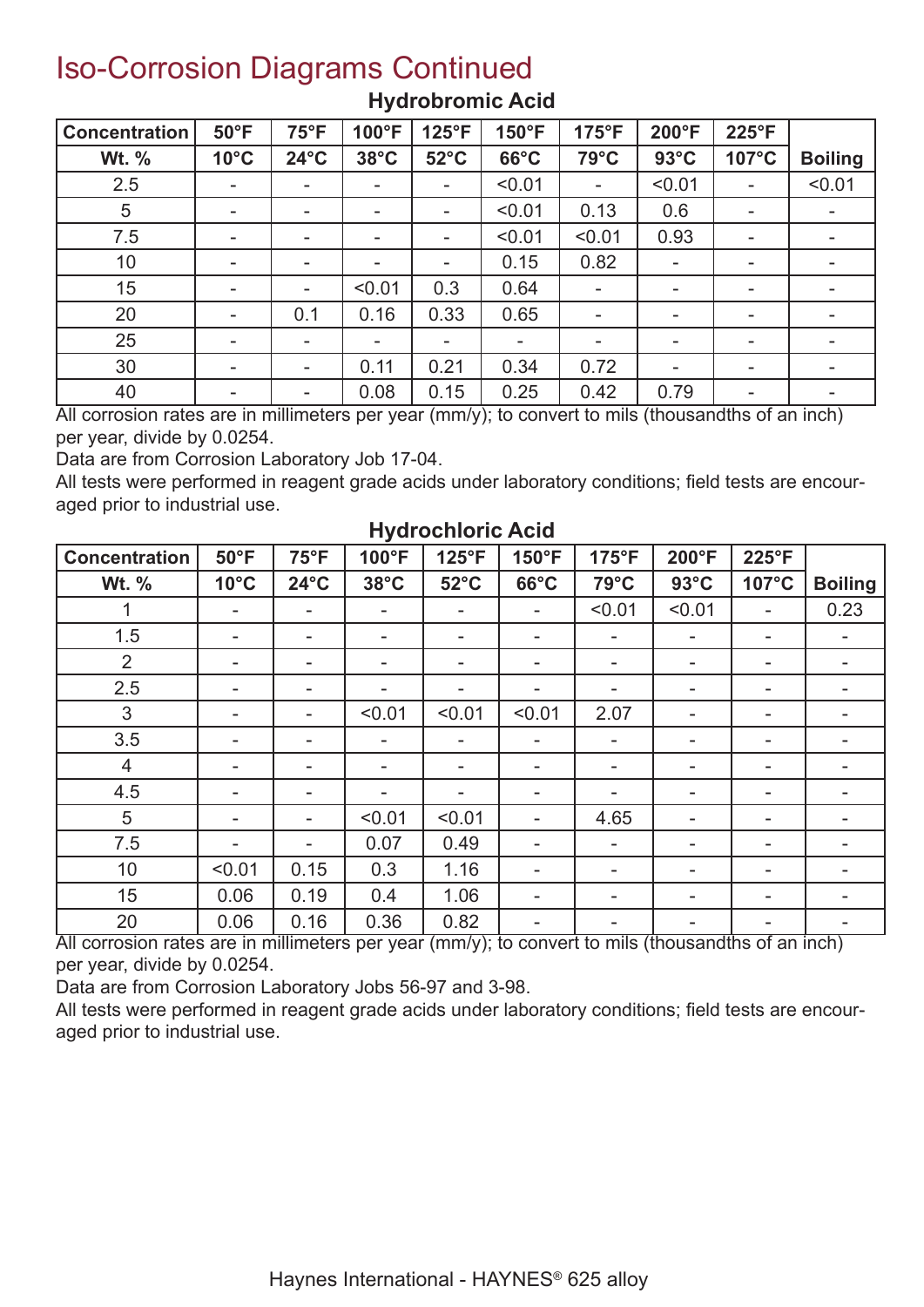### Iso-Corrosion Diagrams Continued

| <b>Concentration</b> | $75^{\circ}F$            | 100°F                    | 125°F                    | 150°F                    | 175°F                    | 200°F                        | 225°F                    | 250°F                    | $275^{\circ}F$           | 300°F                    | 350°F                    | <b>Boiling</b>           |
|----------------------|--------------------------|--------------------------|--------------------------|--------------------------|--------------------------|------------------------------|--------------------------|--------------------------|--------------------------|--------------------------|--------------------------|--------------------------|
| Wt. %                | $24^{\circ}$ C           | $38^{\circ}$ C           | $52^{\circ}$ C           | $66^{\circ}$ C           | 79°C                     | $93^{\circ}$ C               | 107°C                    | 121°C                    | $135^{\circ}$ C          | 149°C                    | 177°C                    |                          |
|                      | $\overline{\phantom{a}}$ | $\overline{\phantom{a}}$ | -                        | $\overline{\phantom{a}}$ | $\overline{\phantom{a}}$ |                              | $\overline{\phantom{a}}$ | $\overline{\phantom{0}}$ | $\overline{\phantom{a}}$ | $\overline{\phantom{a}}$ | -                        | $\overline{\phantom{a}}$ |
| $\overline{2}$       | $\overline{\phantom{a}}$ | $\overline{\phantom{a}}$ | $\overline{\phantom{0}}$ | -                        | $\overline{\phantom{a}}$ |                              | $\overline{\phantom{a}}$ | $\overline{\phantom{a}}$ | $\overline{\phantom{a}}$ | $\overline{\phantom{0}}$ | $\overline{\phantom{0}}$ | $\qquad \qquad$          |
| 3                    | $\overline{\phantom{a}}$ | $\overline{\phantom{0}}$ | $\overline{\phantom{0}}$ | $\overline{\phantom{a}}$ | $\overline{\phantom{a}}$ |                              | $\overline{\phantom{a}}$ | ٠                        | $\overline{\phantom{a}}$ | $\overline{\phantom{a}}$ | $\overline{\phantom{0}}$ | $\overline{\phantom{a}}$ |
| $\overline{4}$       | $\overline{\phantom{a}}$ | $\overline{\phantom{a}}$ | $\overline{\phantom{0}}$ | -                        | $\overline{\phantom{a}}$ | $\overline{\phantom{0}}$     | $\overline{\phantom{a}}$ | ۰                        | $\overline{\phantom{a}}$ | $\overline{\phantom{a}}$ | $\overline{\phantom{0}}$ | -                        |
| 5                    | $\overline{\phantom{a}}$ |                          | $\overline{\phantom{0}}$ | -                        | < 0.01                   | 0.06                         | $\overline{\phantom{a}}$ | ٠                        | $\overline{\phantom{a}}$ | $\overline{\phantom{0}}$ | $\overline{\phantom{0}}$ | 0.4                      |
| 10                   | $\overline{\phantom{a}}$ |                          | -                        | $\overline{\phantom{a}}$ | 0.01                     | 0.24                         | $\overline{\phantom{a}}$ | $\overline{\phantom{a}}$ | $\overline{\phantom{a}}$ | $\overline{\phantom{0}}$ | -                        | 1.05                     |
| 20                   | $\overline{\phantom{a}}$ | $\overline{\phantom{a}}$ | -                        | $\overline{\phantom{a}}$ | 0.02                     | 0.58                         | $\overline{\phantom{a}}$ | $\overline{\phantom{a}}$ | $\overline{\phantom{a}}$ | $\overline{\phantom{a}}$ | $\overline{\phantom{0}}$ | 2.84                     |
| 30                   | $\overline{\phantom{a}}$ |                          | $\overline{\phantom{0}}$ | 0.01                     | 0.03                     | 0.68                         | $\overline{\phantom{a}}$ | ٠                        | -                        | $\overline{\phantom{0}}$ | $\overline{\phantom{0}}$ | $\overline{\phantom{a}}$ |
| 40                   | $\overline{\phantom{a}}$ | $\overline{\phantom{0}}$ | < 0.01                   | 0.02                     | 0.58                     | $\qquad \qquad \blacksquare$ | $\overline{\phantom{a}}$ | ۰                        | $\overline{\phantom{a}}$ | $\overline{\phantom{a}}$ | $\overline{\phantom{0}}$ | $\overline{\phantom{a}}$ |
| 50                   | $\overline{\phantom{a}}$ | $\overline{\phantom{a}}$ | $\overline{\phantom{0}}$ | 0.01                     | 0.89                     | $\overline{\phantom{a}}$     | $\overline{\phantom{a}}$ | $\overline{\phantom{a}}$ | $\overline{\phantom{a}}$ | $\overline{\phantom{a}}$ | $\overline{\phantom{0}}$ | -                        |
| 60                   | $\overline{\phantom{a}}$ |                          | < 0.01                   | 0.48                     | 0.92                     |                              | $\overline{\phantom{0}}$ | ٠                        | -                        | $\overline{\phantom{0}}$ | $\overline{\phantom{0}}$ | -                        |
| 70                   | $\overline{\phantom{a}}$ | < 0.01                   | 0.23                     | 0.63                     | $\overline{\phantom{a}}$ |                              | $\overline{\phantom{a}}$ | $\overline{\phantom{a}}$ | $\overline{\phantom{a}}$ | $\overline{\phantom{0}}$ | $\overline{\phantom{0}}$ | -                        |
| 80                   | $\overline{\phantom{a}}$ | 0.05                     | 0.31                     | 0.91                     | 2.54                     |                              | $\overline{\phantom{a}}$ | $\overline{\phantom{a}}$ | $\overline{\phantom{a}}$ | $\overline{\phantom{a}}$ | $\overline{\phantom{0}}$ | -                        |
| 90                   | < 0.01                   | 0.17                     | 1.26                     | $\overline{\phantom{0}}$ | 6.97                     |                              | $\overline{\phantom{0}}$ | $\overline{\phantom{0}}$ | -                        | $\overline{\phantom{0}}$ | -                        | $\overline{\phantom{0}}$ |
| 96                   | $\overline{\phantom{a}}$ | ٠                        | -                        | $\overline{\phantom{a}}$ | $\overline{\phantom{a}}$ |                              | $\overline{\phantom{a}}$ | $\overline{\phantom{0}}$ | $\overline{\phantom{a}}$ |                          | $\overline{\phantom{0}}$ | $\overline{\phantom{a}}$ |

#### **Sulfuric Acid**

All corrosion rates are in millimeters per year (mm/y); to convert to mils (thousandths of an inch) per year, divide by 0.0254.

Data are from Corrosion Laboratory Jobs 57-97 and 4-98.

All tests were performed in reagent grade acids under laboratory conditions; field tests are encouraged prior to industrial use.

### Comparative 0.1 mm/y Line Plots

To compare the performance of HAYNES® 625 alloy with that of other materials, it is useful to plot the 0.1 mm/y lines. In the following graphs, the lines for 625 alloy are compared with those of G-35® alloy, 254SMO alloy, and 316L stainless steel, in hydrochloric and sulfuric acids. The hydrochloric acid concentration limit of 20% is the azeotrope, above which corrosion tests are less reliable.



Haynes International - HAYNES® 625 alloy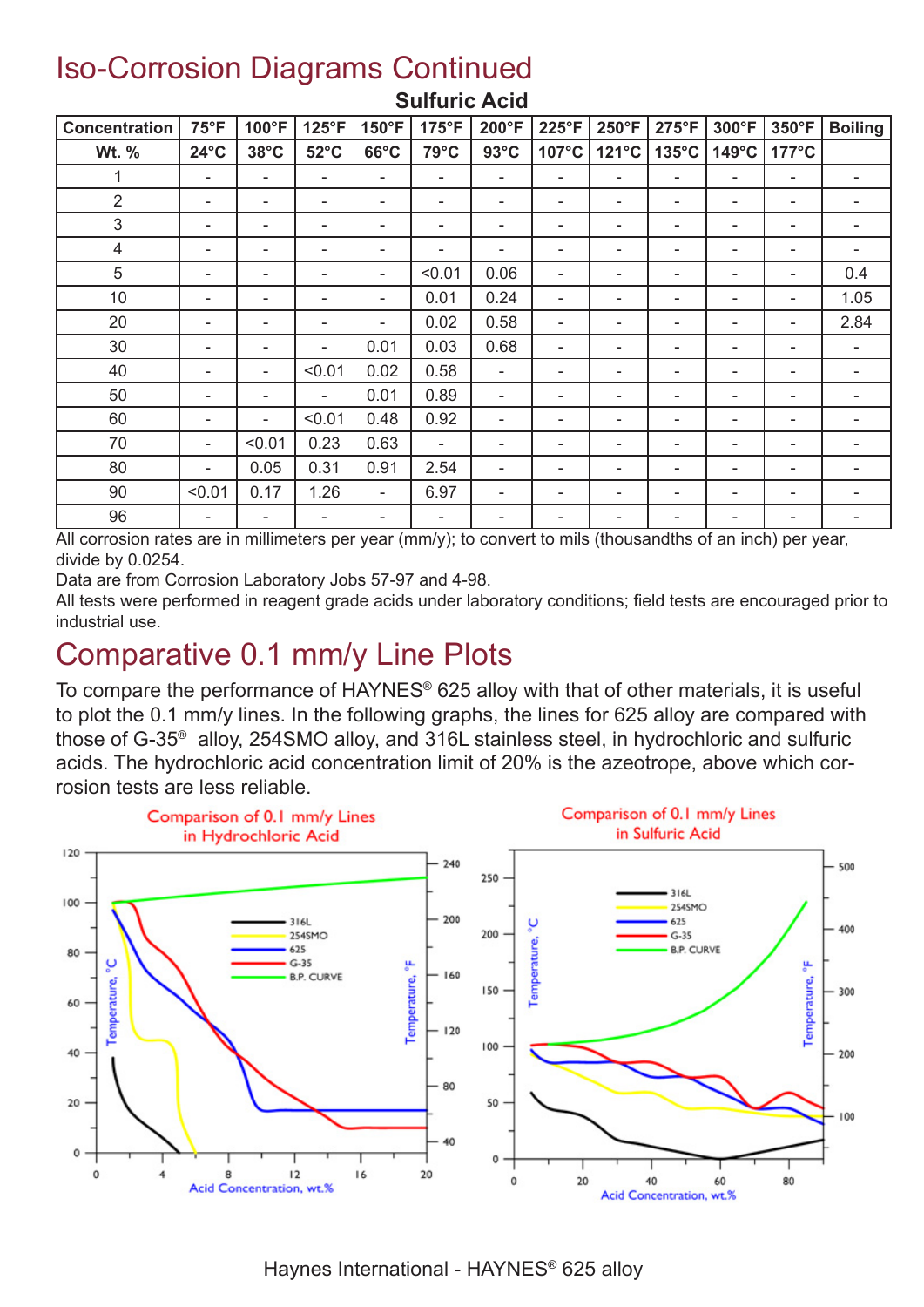### Selected Corrosion Data

| Conc.   | $50^{\circ}$ F           | $75^{\circ}F$            | 100°F                    | $125^{\circ}F$ | 150°F          | $175^{\circ}F$ | 200°F          | 225°F                    |                |
|---------|--------------------------|--------------------------|--------------------------|----------------|----------------|----------------|----------------|--------------------------|----------------|
| $Wt.\%$ | $10^{\circ}$ C           | $24^{\circ}$ C           | $38^{\circ}$ C           | $52^{\circ}$ C | $66^{\circ}$ C | 79°C           | $93^{\circ}$ C | 107°C                    | <b>Boiling</b> |
| 2.5     | $\blacksquare$           | $\overline{\phantom{a}}$ | $\overline{\phantom{a}}$ |                | < 0.01         | $\sim$         | < 0.01         | $\sim$                   | < 0.01         |
| 5       | $\blacksquare$           | $\overline{\phantom{a}}$ | -                        | $\blacksquare$ | < 0.01         | 0.13           | 0.6            | $\overline{\phantom{a}}$ |                |
| 7.5     | $\blacksquare$           | $\overline{\phantom{a}}$ | ۰.                       | $\blacksquare$ | < 0.01         | < 0.01         | 0.93           | $\sim$                   |                |
| 10      | $\blacksquare$           | ۰.                       | -                        | ۰.             | 0.15           | 0.82           | ٠              | ۰.                       | ۰              |
| 15      |                          |                          | < 0.01                   | 0.3            | 0.64           | $\blacksquare$ |                | ۰.                       |                |
| 20      | $\blacksquare$           | 0.01                     | 0.16                     | 0.33           | 0.65           | $\blacksquare$ | -              | $\overline{\phantom{a}}$ |                |
| 25      |                          |                          | ۰                        |                |                | $\blacksquare$ |                | $\overline{\phantom{a}}$ |                |
| 30      | $\overline{\phantom{a}}$ | $\sim$                   | 0.11                     | 0.21           | 0.34           | 0.72           | ۰.             | $\sim$                   | ۰              |
| 40      | $\overline{\phantom{0}}$ | $\overline{\phantom{a}}$ | 0.08                     | 0.15           | 0.25           | 0.42           | 0.79           | $\overline{\phantom{a}}$ |                |

#### **Hydrobromic Acid**

All corrosion rates are in millimeters per year (mm/y); to convert to mils (thousandths of an inch) per year, divide by 0.0254. Data are from Corrosion Laboratory Job 17-04.

All tests were performed in reagent grade acids under laboratory conditions; field tests are encouraged prior to industrial use.

### **Iso-Corrosion Diagram for Alloy 625** in Hydrobromic Acid

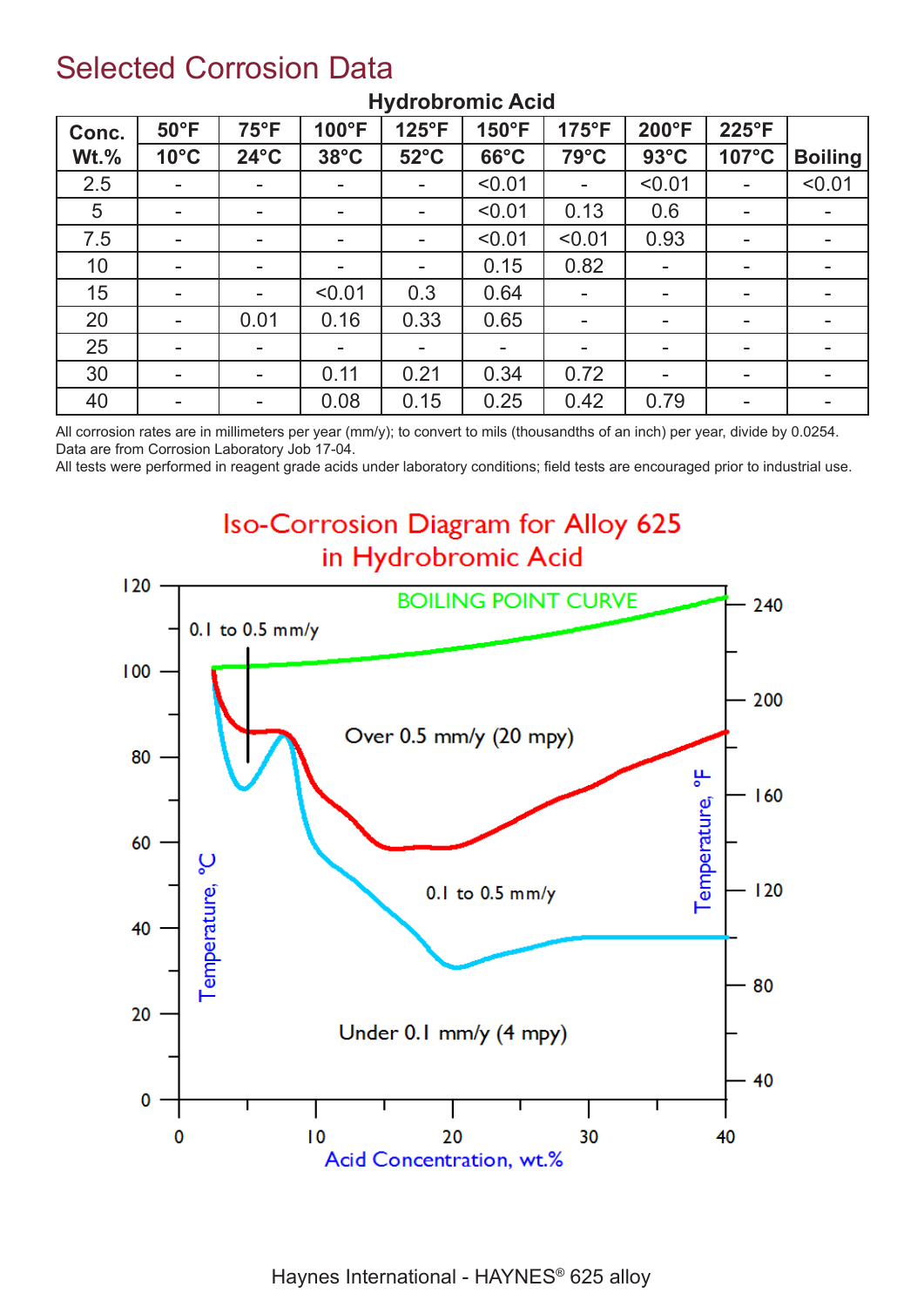### Selected Corrosion Data Continued

| Conc.          | $50^{\circ}$ F           | $75^{\circ}F$            | 100°F                    | 125°F          | 150°F                    | $175^{\circ}F$           | 200°F                    | 225°F                    |                |
|----------------|--------------------------|--------------------------|--------------------------|----------------|--------------------------|--------------------------|--------------------------|--------------------------|----------------|
| $Wt.\%$        | $10^{\circ}$ C           | $24^{\circ}$ C           | $38^{\circ}$ C           | $52^{\circ}$ C | $66^{\circ}$ C           | 79°C                     | $93^{\circ}$ C           | 107°C                    | <b>Boiling</b> |
|                |                          |                          | $\overline{\phantom{a}}$ |                |                          | < 0.01                   | < 0.01                   | ۰.                       | 0.23           |
| 1.5            | $\,$                     | $\overline{\phantom{a}}$ | $\overline{\phantom{a}}$ |                | ۰                        | $\blacksquare$           | $\overline{\phantom{a}}$ | $\overline{\phantom{a}}$ |                |
| 2              |                          |                          | $\overline{\phantom{a}}$ |                |                          | $\,$                     |                          | $\overline{\phantom{a}}$ |                |
| 2.5            |                          |                          |                          |                |                          | $\,$                     |                          | $\overline{\phantom{a}}$ |                |
| 3              | $\overline{\phantom{a}}$ |                          | < 0.01                   | < 0.01         | < 0.01                   | 2.07                     |                          | $\overline{\phantom{a}}$ |                |
| 3.5            | $\overline{\phantom{a}}$ | $\overline{\phantom{a}}$ | $\overline{\phantom{a}}$ |                | $\overline{\phantom{a}}$ | $\blacksquare$           |                          | $\overline{\phantom{a}}$ |                |
| $\overline{4}$ |                          | $\blacksquare$           | ۰.                       |                | -                        | $\blacksquare$           |                          | $\overline{\phantom{a}}$ |                |
| 4.5            | $\blacksquare$           |                          | ۰.                       |                | ۰.                       | $\sim$                   |                          | ۰.                       |                |
| 5              | $\blacksquare$           | $\overline{\phantom{0}}$ | < 0.01                   | < 0.01         | $\blacksquare$           | 4.65                     |                          | $\overline{\phantom{a}}$ |                |
| 7.5            |                          |                          | 0.07                     | 0.49           |                          | $\overline{\phantom{a}}$ | ۰.                       | $\sim$                   |                |
| 10             | < 0.01                   | 0.15                     | 0.3                      | 1.16           |                          | $\overline{\phantom{a}}$ | ۰                        | -                        |                |
| 15             | 0.06                     | 0.19                     | 0.4                      | 1.06           |                          | $\overline{\phantom{a}}$ | -                        | $\overline{\phantom{a}}$ |                |
| 20             | 0.06                     | 0.16                     | 0.36                     | 0.82           |                          | $\blacksquare$           |                          | $\overline{\phantom{a}}$ |                |

#### **Hydrochloric Acid**

All corrosion rates are in millimeters per year (mm/y); to convert to mils (thousandths of an inch) per year, divide by 0.0254. Data are from Corrosion Laboratory Jobs 56-97 and 3-98.

All tests were performed in reagent grade acids under laboratory conditions; field tests are encouraged prior to industrial use.

### **Iso-Corrosion Diagram for Alloy 625** in Hydrochloric Acid

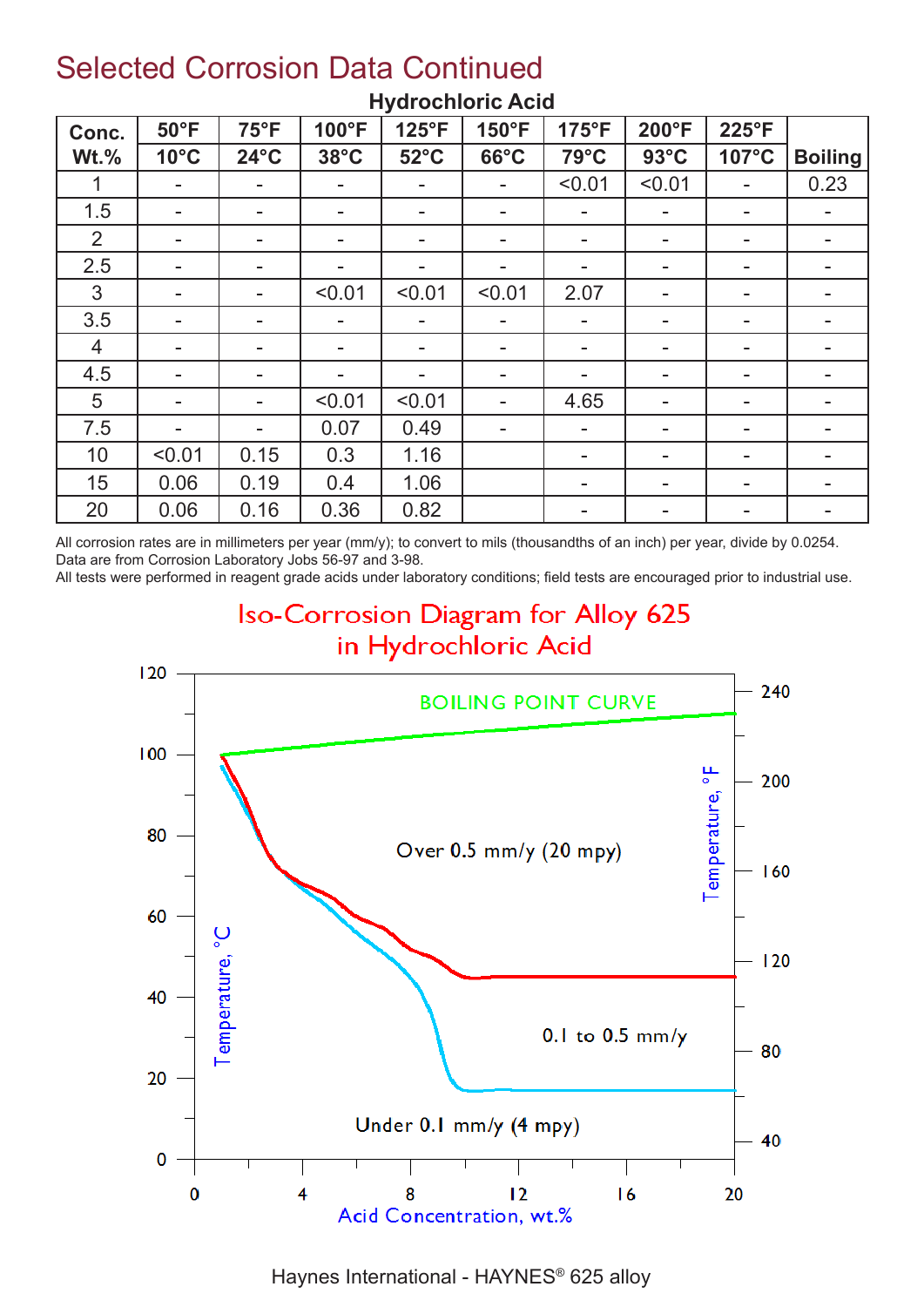### Selected Corrosion Data Continued

| Conc.          | $75^{\circ}F$            | 100°F          | $125^{\circ}F$ | 150°F                    | 175°F  | 200°F                    | 225°F | 250°F | 275°F           | 300°F                    | 350°F                    |                |
|----------------|--------------------------|----------------|----------------|--------------------------|--------|--------------------------|-------|-------|-----------------|--------------------------|--------------------------|----------------|
| $Wt.\%$        | $24^{\circ}$ C           | $38^{\circ}$ C | $52^{\circ}$ C | $66^{\circ}$ C           | 79°C   | $93^{\circ}$ C           | 107°C | 121°C | $135^{\circ}$ C | $149^{\circ}$ C          | $177^{\circ}$ C          | <b>Boiling</b> |
| 1              | $\blacksquare$           | ۰              | $\blacksquare$ | $\blacksquare$           | ۰      | $\overline{\phantom{a}}$ | ۰     | ٠     |                 | $\overline{\phantom{a}}$ | $\blacksquare$           | ۰              |
| $\overline{2}$ | ۰                        | ۰              | ۰              | ۰                        |        | $\overline{\phantom{a}}$ | ۰     |       |                 | ۰                        | ۰                        | ۰              |
| 3              | ۰                        | ۰              | ۰              | ۰                        | ۰      | -                        | ۰     | -     |                 | ۰                        | ۰                        | ۰              |
| 4              | ۰                        |                | -              | $\overline{\phantom{a}}$ | ۰      | $\overline{\phantom{a}}$ | ۰     |       |                 | ۰                        | $\blacksquare$           |                |
| 5              | ٠                        | ۰              | ۰              | $\overline{\phantom{a}}$ | < 0.01 | 0.06                     | ۰     | ۰     |                 | ۰                        | $\overline{\phantom{a}}$ | 0.4            |
| 10             | ۰                        | -              | ۰              |                          | 0.01   | 0.24                     | ۰     |       |                 | ۰                        | $\blacksquare$           | 1.05           |
| 20             | $\tilde{\phantom{a}}$    |                | -              | $\blacksquare$           | 0.02   | 0.58                     | ۰     |       |                 | ۰                        | ۰                        | 2.84           |
| 30             | $\overline{\phantom{a}}$ |                | $\blacksquare$ | 0.01                     | 0.03   | 0.68                     |       |       |                 | -                        | ۰                        | ۰              |
| 40             | ۰                        |                | < 0.01         | 0.02                     | 0.58   | $\blacksquare$           | ۰     |       |                 | ۰                        | -                        |                |
| 50             | ۰                        | ۰              | ۰              | 0.01                     | 0.89   | ۰                        | ۰     |       |                 | ۰                        | ۰                        |                |
| 60             | $\tilde{\phantom{a}}$    | ۰              | < 0.01         | 0.48                     | 0.92   | ۰                        | ۰     | ۰     |                 | ۰                        | $\blacksquare$           |                |
| 70             | $\sim$                   | < 0.01         | 0.23           | 0.63                     |        | $\overline{\phantom{a}}$ | ۰     |       |                 | ۰                        |                          |                |
| 80             | $\sim$                   | 0.05           | 0.31           | 0.91                     | 2.54   | -                        | ۰     |       |                 | ۰                        | -                        |                |
| 90             | < 0.01                   | 0.17           | 1.26           | $\blacksquare$           | 6.97   | -                        | -     |       |                 | ۰                        | -                        |                |
| 96             | ٠                        |                | -              |                          |        | -                        |       |       |                 | ۰                        | -                        |                |

#### **Sulfuric Acid**

All corrosion rates are in millimeters per year (mm/y); to convert to mils (thousandths of an inch) per year, divide by 0.0254. Data are from Corrosion Laboratory Jobs 57-97 and 4-98.

All tests were performed in reagent grade acids under laboratory conditions; field tests are encouraged prior to industrial use.

### **Iso-Corrosion Diagram for Alloy 625** in Sulfuric Acid



Haynes International - HAYNES® 625 alloy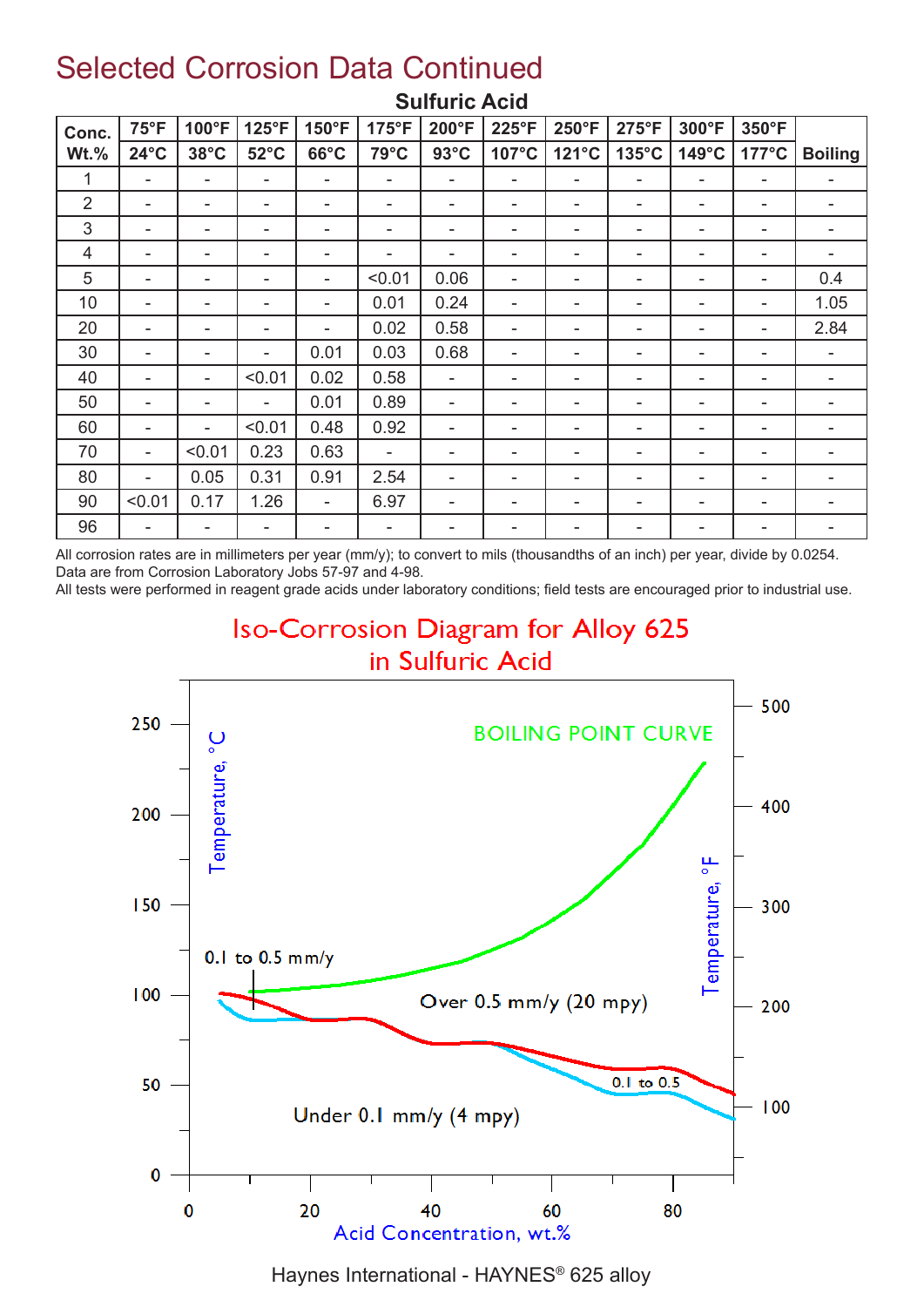### Resistance to Pitting and Crevice Corrosion

HAYNES® 625 alloy exhibits good resistance to chloride-induced pitting and crevice attack, forms of corrosion to which some of the austenitic stainless steels are particularly prone. To assess the resistance of alloys to pitting and crevice attack, it is customary to measure their Critical Pitting Temperatures and Critical Crevice Temperatures in acidified 6 wt.% ferric chloride, in accordance with the procedures defined in ASTM Standard G 48. These values represent the lowest temperatures at which pitting and crevice attack are encountered in this solution, within 72 hours.

|               |     | <b>Critical Pitting Temperature</b><br>in Acidified 6% FeCl, | <b>Critical Crevice Temperature</b><br>in Acidified 6% FeCl, |                 |  |  |
|---------------|-----|--------------------------------------------------------------|--------------------------------------------------------------|-----------------|--|--|
| <b>Alloy</b>  | °F  | $\rm ^{\circ}C$                                              | °F                                                           | $\rm ^{\circ}C$ |  |  |
| 316L          | 59  | 15                                                           | 32                                                           |                 |  |  |
| <b>254SMO</b> | 140 | 60                                                           | 86                                                           | 30              |  |  |
| 28            | 113 | 45                                                           | 64                                                           | 17.5            |  |  |
| 31            | 163 | 72.5                                                         | 109                                                          | 42.5            |  |  |
| $G-30^\circ$  | 154 | 67.5                                                         | 100                                                          | 37.5            |  |  |
| $G-35^\circ$  | 203 | 95                                                           | 113                                                          | 45              |  |  |
| 625           | 212 | 100                                                          | 104                                                          | 40              |  |  |

### Resistance to Stress Corrosion Cracking

One of the chief attributes of the nickel alloys is their resistance to chloride-induced stress corrosion cracking. A common solution for assessing the resistance of materials to this extremely destructive form of attack is boiling 45% magnesium chloride (ASTM Standard G 36), typically with stressed U-bend samples. As is evident from the following results, 625 alloy is much more resistant to this form of attack than the comparative, austenitic stainless steels. The tests were stopped after 1,008 hours (six weeks).

| <b>Alloy</b>  | <b>Time to Cracking</b> |
|---------------|-------------------------|
| 316L          | 2 <sub>h</sub>          |
| <b>254SMO</b> | 24h                     |
| 28            | 36 h                    |
| 31            | 36 h                    |
| $G-30^\circ$  | 168 h                   |
| $G-35^\circ$  | No Cracking in 1,008 h  |
| 625           | No Cracking in 1,008 h  |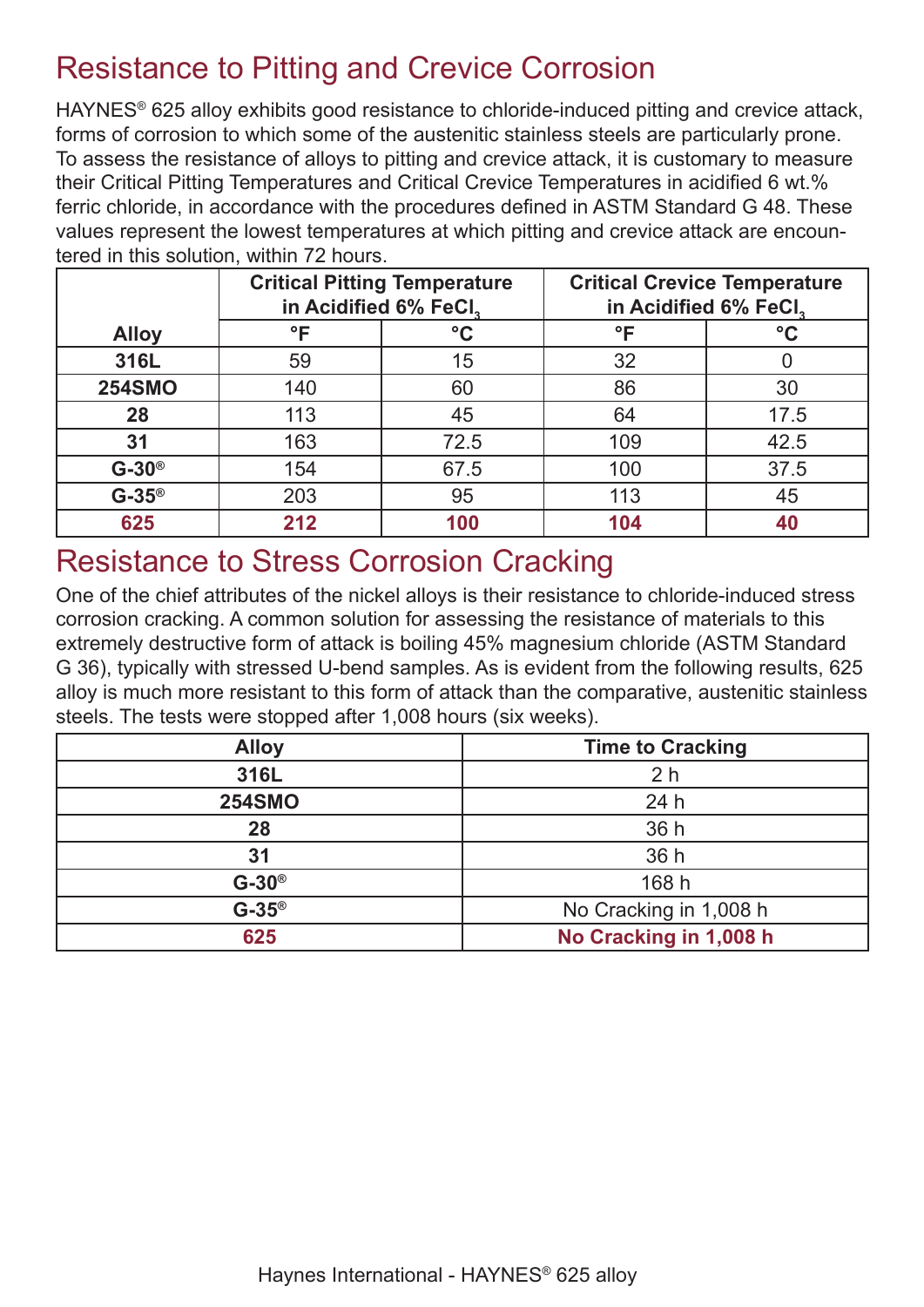### **Fabrication**

#### **Heat Treatment**

HAYNES® 625 alloy is normally final annealed at 1925°F (1050°C) for a time commensurate with section thickness. Annealing during fabrication can be performed at even lower temperatures, but a final subsequent anneal at 1925°F (1050°C) is usually required to produce optimum structure and properties. Please see the "Welding and Fabbrication" brochure for further information.

| <b>Cold</b>      | <b>Subsequent Anneal</b>      | 0.2%                  |            |     | <b>Ultimate</b>        |                   |                          |
|------------------|-------------------------------|-----------------------|------------|-----|------------------------|-------------------|--------------------------|
| <b>Reduction</b> | <b>Temperature</b>            | <b>Yield Strength</b> |            |     | <b>TensileStrength</b> | <b>Elongation</b> | <b>Hardness</b>          |
| $\frac{0}{0}$    |                               | ksi                   | <b>MPa</b> | ksi | <b>MPa</b>             | $\frac{0}{0}$     | <b>HR B/C</b>            |
| <b>None</b>      | <b>None</b>                   | 70                    | 480        | 133 | 915                    | 46                | <b>97 HRB</b>            |
| 10               |                               | 113                   | 780        | 151 | 1040                   | 30                | 32 HRC                   |
| 20               |                               | 140                   | 965        | 169 | 1165                   | 16                | 37 HRC                   |
| 30               | None                          | 162                   | 1115       | 191 | 1315                   | 11                | 40 HRC                   |
| 40               |                               | 178                   | 1230       | 209 | 1440                   | 8                 | 42 HRC                   |
| 50               |                               | 184                   | 1270       | 223 | 1540                   | 5                 | 45 HRC                   |
| 10               |                               | 63                    | 435        | 134 | 925                    | 46                |                          |
| 20               |                               | 71                    | 490        | 138 | 950                    | 44                |                          |
| 30               | 1850°F (1010°C)<br>for 5 min. | 78                    | 535        | 141 | 970                    | 44                | $\overline{\phantom{0}}$ |
| 40               |                               | 82                    | 565        | 141 | 970                    | 42                |                          |
| 50               |                               | 82                    | 560        | 141 | 975                    | 42                |                          |
| 10               |                               | 61                    | 425        | 133 | 915                    | 46                |                          |
| 20               |                               | 71                    | 485        | 137 | 950                    | 45                |                          |
| 30               | 1950°F (1065°C)<br>for 5 min. | 77                    | 530        | 140 | 965                    | 44                | $\overline{\phantom{0}}$ |
| 40               |                               | 83                    | 575        | 142 | 975                    | 42                |                          |
| 50               |                               | 82                    | 570        | 141 | 975                    | 42                | $\overline{a}$           |
| 10               |                               | 58                    | 405        | 128 | 880                    | 50                |                          |
| 20               |                               | 67                    | 460        | 135 | 930                    | 46                |                          |
| 30               | 2050°F (1120°C)<br>for 5 min. | 58                    | 400        | 127 | 875                    | 52                |                          |
| 40               |                               | 72                    | 500        | 137 | 945                    | 44                |                          |
| 50               |                               | 61                    | 420        | 130 | 900                    | 50                | $\overline{\phantom{0}}$ |
| 10               |                               | 52                    | 360        | 122 | 840                    | 55                |                          |
| 20               |                               | 54                    | 370        | 124 | 850                    | 55                | ÷                        |
| 30               | 2150°F (1175°C)<br>for 5 min. | 53                    | 365        | 122 | 840                    | 56                |                          |
| 40               |                               | 52                    | 360        | 122 | 840                    | 55                |                          |
| 50               |                               | 51                    | 350        | 119 | 825                    | 58                |                          |

#### **Effect of Cold Reduction Upon Room-Temperature Properties**

Tensile results are averages of two or more tests. \*Rapid Air Cool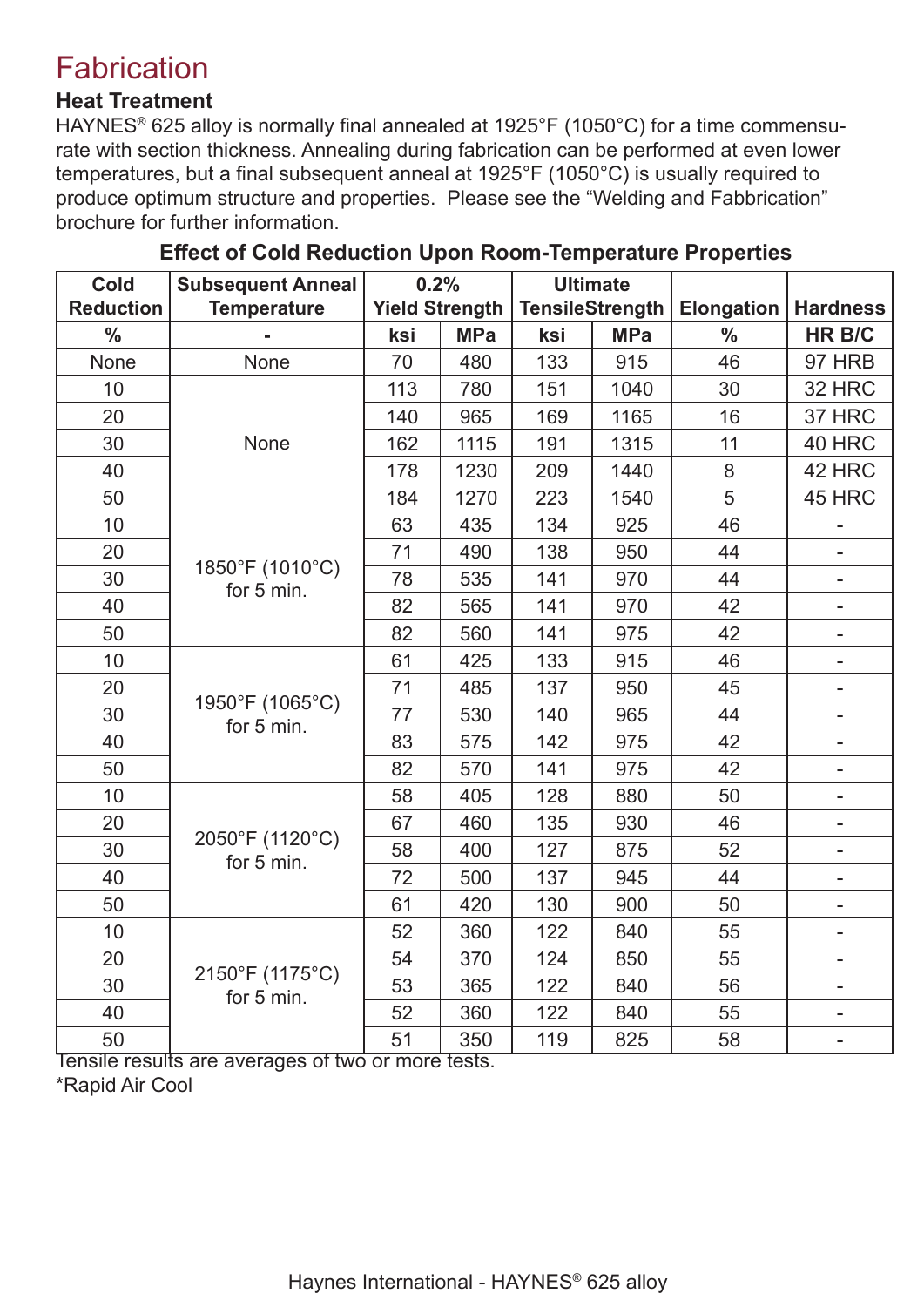### **Welding**

HAYNES**®** 625 alloy is readily welded by Gas Tungsten Arc (GTAW), Gas Metal Arc (GMAW), electron beam welding, and resistance welding techniques. Its welding characteristics are similar to those for HASTELLOY® X alloy. Submerged-Arc welding is not recommended as this process is characterized by high heat input to the base metal and slow cooling of the weld. These factors can increase weld restraint and promote cracking.

#### **Base Metal Preparation**

The welding surface and adjacent regions should be thoroughly cleaned with an appropriate solvent prior to any welding operation. All greases, oils, cutting oils, crayon marks, machining solutions, corrosion products, paint, scale, dye penetrant solutions, and other foreign matter should be completely removed. It is preferable, but not necessary, that the alloy be in the solution-annealed condition when welded.

#### **Filler Metal Selection**

Matching composition filler metal is recommended for joining 625 alloy. For dissimilar metal joining of 625 alloy to nickel-, cobalt-, or iron-base materials, 625 alloy itself, 230-W® filler wire, 556® alloy, HASTELLOY**®** S alloy (AMS5838), or HASTELLOY**®** W alloy (AMS 5786, 5787) welding products are suggested, depending upon the particular case. Please see the "Welding and Fabrication" brochure or the Haynes Welding SmartGuide for more information.

#### **Preheating, Interpass Temperatures, and Post- Weld Heat Treatment**

Preheat is not required. Preheat is generally specified as room temperature (typical shop conditions). Interpass temperature should be maintained below 200°F (93°C). Auxiliary cooling methods may be used between weld passes, as needed, providing that such methods do not introduce contaminants. Post-weld heat treatment is not generally required for X alloy. For further information, please consult the "Welding and Fabrication" brochure.

#### **Nominal Welding Parameters**

Details for GTAW, GMAW and SMAW welding are given in the "Welding and Fabrication" brochure. Nominal welding parameters are provided as a guide for performing typical operations and are based upon welding conditions used in our laboratories.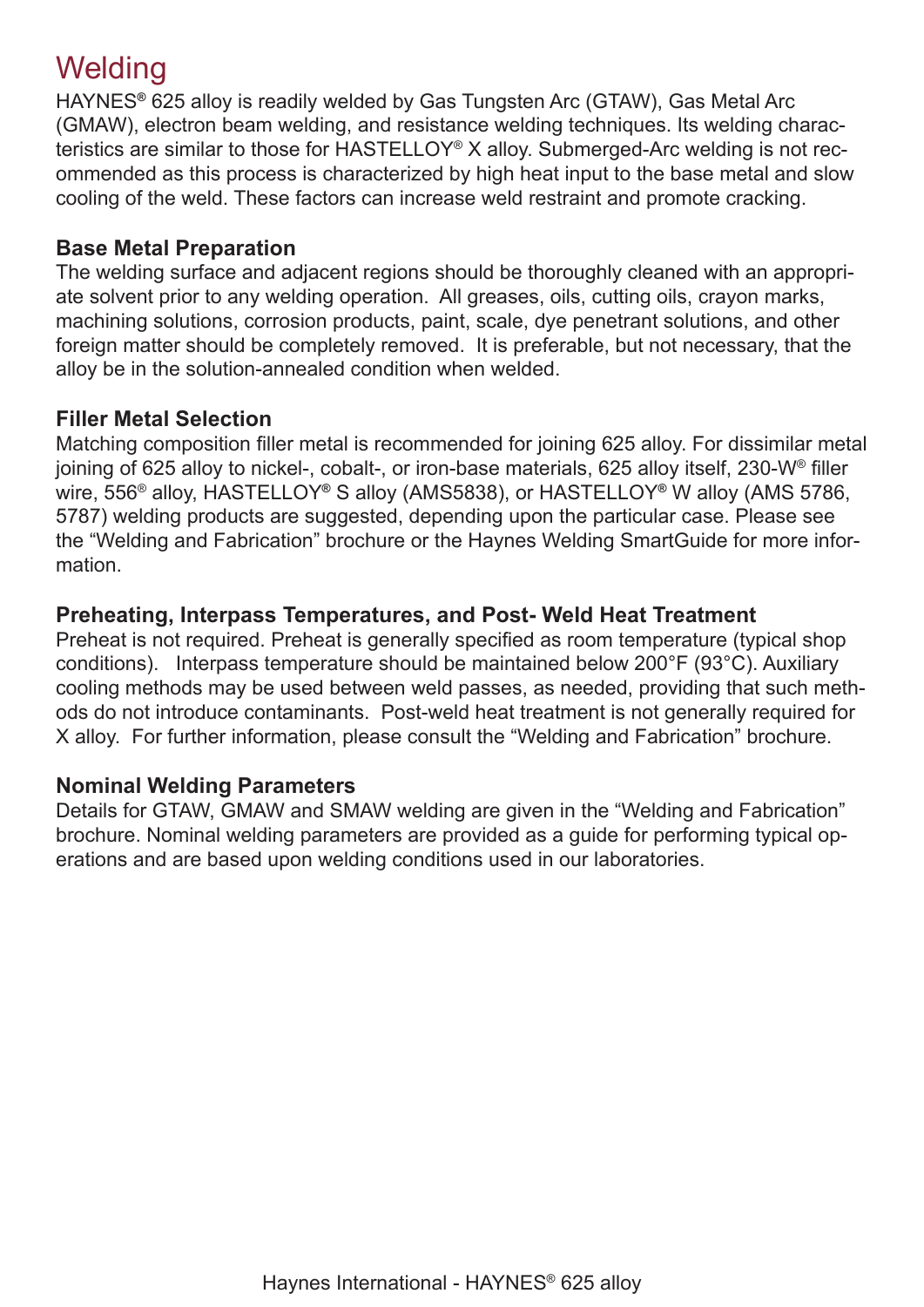### Specifications and Codes

#### **Specifications**

| , povincentis                       |                               |  |  |  |  |  |  |
|-------------------------------------|-------------------------------|--|--|--|--|--|--|
|                                     | HAYNES <sup>®</sup> 625 alloy |  |  |  |  |  |  |
|                                     | (N06625, W86112)              |  |  |  |  |  |  |
|                                     | <b>AMS 5599</b>               |  |  |  |  |  |  |
| <b>Sheet, Plate &amp; Strip</b>     | SB 443/B 443                  |  |  |  |  |  |  |
|                                     | <b>AMS 5869</b>               |  |  |  |  |  |  |
|                                     | $P = 43$                      |  |  |  |  |  |  |
|                                     | <b>AMS 5666</b>               |  |  |  |  |  |  |
| <b>Billet, Rod &amp; Bar</b>        | SB 446/B 446                  |  |  |  |  |  |  |
|                                     | B 472                         |  |  |  |  |  |  |
|                                     | $P = 43$                      |  |  |  |  |  |  |
|                                     | SFA 5.11/ A 5.11 (ENiCrMo-3)  |  |  |  |  |  |  |
| <b>Coated Electrodes</b>            | $F = 43$                      |  |  |  |  |  |  |
|                                     | SFA 5.14/ A 5.14 (ERNiCrMo-3) |  |  |  |  |  |  |
| <b>Bare Welding Rods &amp; Wire</b> | <b>AMS 5837</b>               |  |  |  |  |  |  |
|                                     | $F = 43$                      |  |  |  |  |  |  |
|                                     | <b>AMS 5581</b>               |  |  |  |  |  |  |
| <b>Seamless Pipe &amp; Tube</b>     | SB 444/B 444                  |  |  |  |  |  |  |
|                                     | $P = 43$                      |  |  |  |  |  |  |
|                                     | <b>AMS 5581</b>               |  |  |  |  |  |  |
|                                     | SB 704/B 704                  |  |  |  |  |  |  |
| <b>Welded Pipe &amp; Tube</b>       | SB 705/B 705                  |  |  |  |  |  |  |
|                                     | $P = 43$                      |  |  |  |  |  |  |
|                                     | SB 366/B 366                  |  |  |  |  |  |  |
| <b>Fittings</b>                     | $P = 43$                      |  |  |  |  |  |  |
|                                     | <b>AMS 5666</b>               |  |  |  |  |  |  |
| <b>Forgings</b>                     | SB 564/B 564                  |  |  |  |  |  |  |
|                                     | $P = 43$                      |  |  |  |  |  |  |
|                                     | 17744 No. 2.4856              |  |  |  |  |  |  |
| <b>DIN</b>                          | NiCr22Mo9Nb                   |  |  |  |  |  |  |
|                                     | ASME Code Case No. 2468       |  |  |  |  |  |  |
| <b>Others</b>                       | <b>NACE MR0175</b>            |  |  |  |  |  |  |
|                                     | <b>ISO 15156</b>              |  |  |  |  |  |  |
|                                     |                               |  |  |  |  |  |  |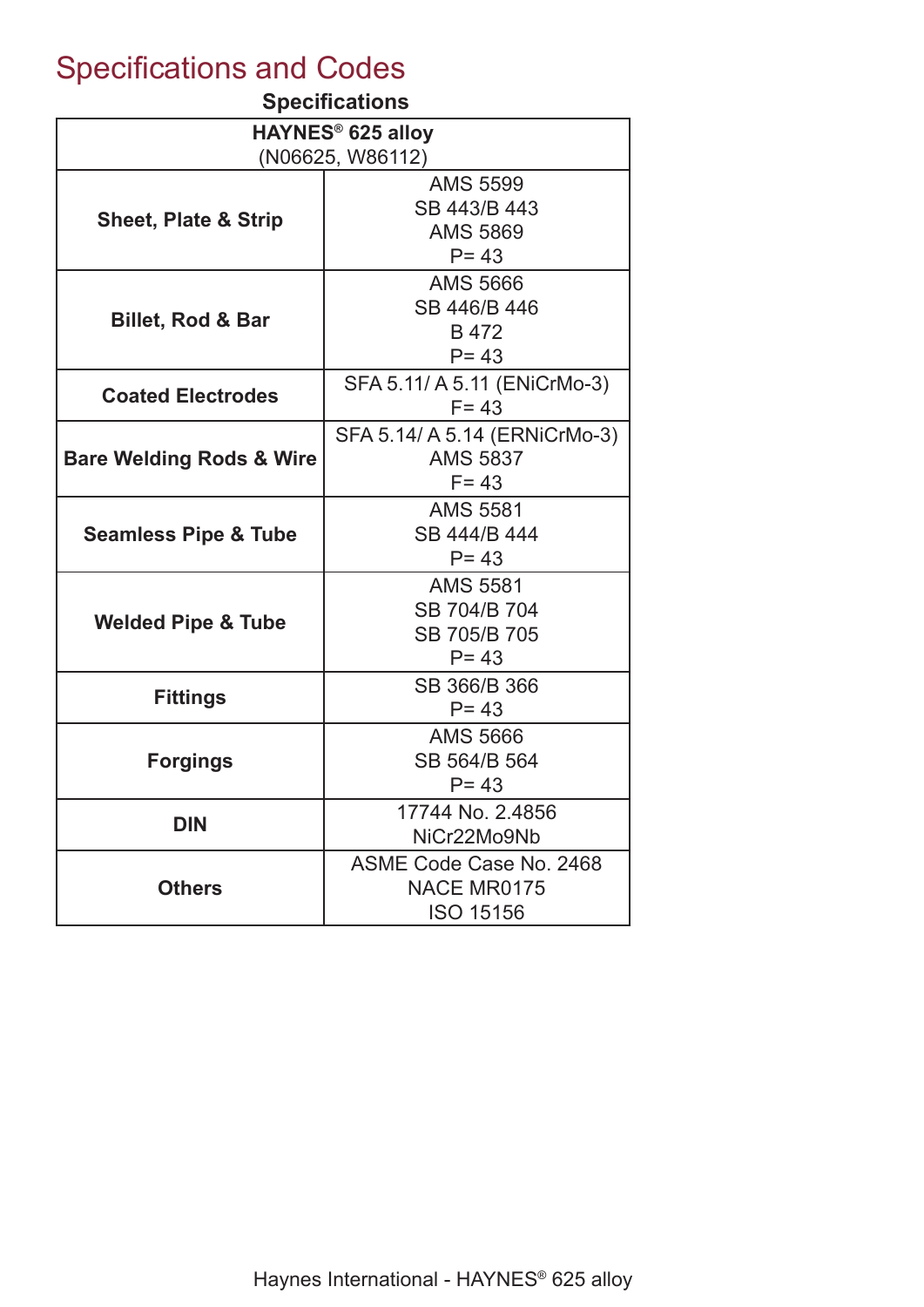| <b>Codes</b> |                     |                                                                                                                                                                                   |                                                                                                    |  |  |  |  |  |
|--------------|---------------------|-----------------------------------------------------------------------------------------------------------------------------------------------------------------------------------|----------------------------------------------------------------------------------------------------|--|--|--|--|--|
|              |                     | <b>HAYNES<sup>®</sup> 625 alloy</b>                                                                                                                                               |                                                                                                    |  |  |  |  |  |
|              |                     | (N06625, W86112)                                                                                                                                                                  |                                                                                                    |  |  |  |  |  |
|              | <b>Section I</b>    | Grade 1<br>1100°F (593°C) <sup>1</sup><br>Code Case 2632<br>1200°F (650°C) <sup>2</sup><br>Grade 2<br>1100°F (593°C) <sup>3</sup><br>CodeCase 1935<br>1000°F (538°C) <sup>3</sup> |                                                                                                    |  |  |  |  |  |
|              |                     | <b>Class 1</b>                                                                                                                                                                    | Grade 1<br>800°F (427°C) <sup>3</sup>                                                              |  |  |  |  |  |
|              | <b>Section III</b>  | <b>Class 2</b>                                                                                                                                                                    | Grade 1<br>800°F (427°C) <sup>4</sup>                                                              |  |  |  |  |  |
|              |                     | <b>Class 3</b>                                                                                                                                                                    | Grade 1<br>800°F (427°C) <sup>4</sup>                                                              |  |  |  |  |  |
|              | <b>Section IV</b>   | <b>HF-300.2</b>                                                                                                                                                                   |                                                                                                    |  |  |  |  |  |
| <b>ASME</b>  | <b>Section VIII</b> | <b>Div. 1</b>                                                                                                                                                                     | Grade 1<br>1200°F (649°C) <sup>1</sup><br>Grade 2<br>1600°F (871°C) <sup>3</sup><br>1200°F (649°C) |  |  |  |  |  |
|              |                     | <b>Div. 2</b>                                                                                                                                                                     | Grade 1<br>800°F (427°C) <sup>5</sup><br>Code Case 2468<br>800°F (427°C) <sup>6</sup>              |  |  |  |  |  |
|              | <b>Section XII</b>  | Grade 1<br>650°F (343°C) <sup>1</sup><br>Grade 2<br>650°F (343°C) <sup>7</sup>                                                                                                    |                                                                                                    |  |  |  |  |  |
|              | <b>B16.5</b>        |                                                                                                                                                                                   | 1200°F (649°C) <sup>8</sup>                                                                        |  |  |  |  |  |
|              | B16.34              |                                                                                                                                                                                   | 1200°F (649°C) <sup>6</sup>                                                                        |  |  |  |  |  |
|              | <b>B31.1</b>        |                                                                                                                                                                                   | 1200°F (649°C) <sup>1</sup>                                                                        |  |  |  |  |  |
|              | <b>B31.3</b>        |                                                                                                                                                                                   | 1200°F (649°C) <sup>6</sup>                                                                        |  |  |  |  |  |
|              | <b>MMPDS</b>        |                                                                                                                                                                                   | 6.3.3                                                                                              |  |  |  |  |  |

 Approved material forms: Plate, Sheet, Bar, Forgings, fittings, welded pipe/tube, seamless pipe/tube Approved material forms: Plate, Sheet, welded pipe/tube Approved material forms: Plate, Sheet, Bar, seamless pipe/tube Approved material forms: Plate, Sheet, Bar, Forgings, welded pipe/tube, seamless pipe/tube Approved material forms: Bolting Approved material forms: Plate, Sheet, Bar, Forgings, seamless pipe/tube Approved material forms: Plate, Sheet, Bar, seamless pipe/tube, Bolting Approved material forms: Plate, Forgings